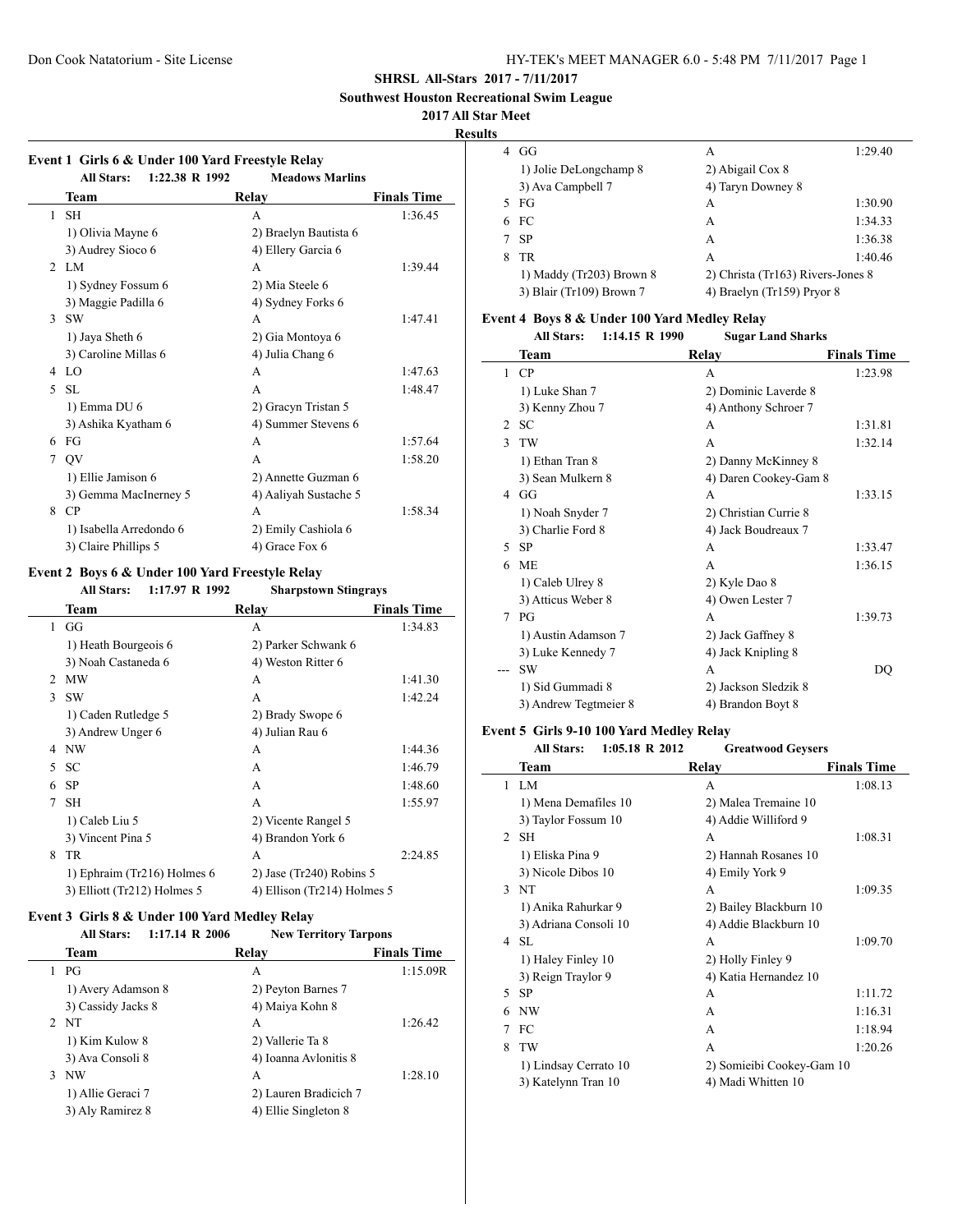**Southwest Houston Recreational Swim League**

# **2017 All Star Meet**

**Results**

|                |                           | <b>Quail Valley Dolphins</b> |                           |
|----------------|---------------------------|------------------------------|---------------------------|
|                | Team                      | Relay                        | <b>Finals Time</b>        |
| $\mathbf{1}$   | <b>SP</b>                 | A                            | 1:09.30                   |
| $\overline{2}$ | FC                        | A                            | 1:09.49                   |
| 3              | <b>CW</b>                 | A                            | 1:10.03                   |
|                | 4 LM                      | A                            | 1:10.13                   |
|                | 1) Thomas Sassen 10       |                              | 2) Andrew Porter 10       |
|                | 3) Cade Doherty 10        |                              | 4) Reece Yarrish 9        |
|                | 5 SL                      | A                            | 1:12.63                   |
|                | 1) Tivon Chen 10          |                              | 2) Ben Chau 10            |
|                | 3) Andrew Petershagen 9   |                              | 4) Ethan Dang 10          |
|                | $6$ GG                    | A                            | 1:13.08                   |
|                | 1) Rhett Carroll 10       |                              | 2) Devan Lyons 10         |
|                | 3) Carter Love 10         |                              | 4) MacGregor Byers 9      |
|                | 7 SK                      | A                            | 1:23.30                   |
|                | 1) Vincent Pham 9         |                              | 2) Aiden Bui 10           |
|                | 3) Nicolas De la Cruz 10  |                              | 4) Walter Bowling 9       |
|                | 8 CP                      | A                            | 1:28.28                   |
|                | 1) Aaron Wang 9           |                              | 2) Jack Wadlington 10     |
|                | 3) Ryan Sterling 9        |                              | 4) Sebastian Rodriguez 10 |
|                | Team                      | Relay                        | <b>Finals Time</b>        |
| $\mathbf{1}$   | PG                        | A                            | 1:01.65                   |
|                | 1) Finley Dalton 12       |                              | 2) Audrey Walters 11      |
|                | 3) Dalia Kohn 12          |                              | 4) Ashtin Parmer 12       |
|                | 33.23                     | 28.42                        |                           |
|                | 2LM                       | A                            | 1:01.85                   |
|                | 1) Niya Holster 11        |                              | 2) Sam Doherty 12         |
|                | 3) Cassidee Levine 12     |                              | 4) Olivia Yorkey 11       |
|                | 34.44                     | 27.41                        |                           |
| 3              | GG                        | A                            | 1:02.04                   |
|                | 1) Reese Billedo 12       |                              | 2) Megan Bowen 12         |
|                | 3) Avery Cahill 11        |                              | 4) Harley Bourgeois 11    |
|                | 36.82                     | 25.22                        |                           |
| 4              | <b>NT</b>                 | A                            | 1:02.11                   |
|                | 1) Emarie Schweikhardt 12 |                              | 2) Chloe Le 11            |
|                | 3) Ynhu Nguyen 12         |                              | 4) Hayley Moffett 11      |
|                | 34.11                     | 28.00                        |                           |
| 5              | <b>SC</b>                 | A                            | 1:03.76                   |
|                | 33.47                     | 30.29                        |                           |
| 6              | L <sub>0</sub>            | A                            | 1:04.07                   |
|                | 36.68                     | 27.39                        |                           |
| 7              | AV                        | A                            | 1:04.64                   |
|                | 1) Alee Blatner 12        |                              | 2) Maddie Sloan Kinane 12 |
|                | 3) Sidney Nguyen 12       |                              | 4) Karen Garcia 12        |
|                | 35.27                     | 29.37                        |                           |
|                | 8 SK                      | A                            | 1:16.19                   |
|                | 1) Stephanie Cao 12       |                              | 2) Mai Nguyen 11          |

3) Sarah Walla 12 4) Keiko Yesland 12

44.45 31.74

| lts            |                                           |                   |                          |                    |
|----------------|-------------------------------------------|-------------------|--------------------------|--------------------|
|                | Event 8 Boys 11-12 100 Yard Medley Relay  |                   |                          |                    |
|                | <b>All Stars:</b>                         | 57.66 R 1998      | Providence               |                    |
|                | Team                                      |                   | Relay                    | <b>Finals Time</b> |
| 1              | QV                                        |                   | A                        | 1:00.51            |
|                | 1) William Mallory 12                     |                   | 2) Dylan Melvin 12       |                    |
|                | 3) Caleb Kelly 12                         |                   | 4) Ryan Mallory 12       |                    |
|                | 33.92                                     | 26.59             |                          |                    |
| $\overline{c}$ | <b>NT</b>                                 |                   | A                        | 1:01.10            |
|                | 1) Eric Chen 12                           |                   | 2) Luke Zhang 12         |                    |
|                | 3) Vincent Ta 11                          |                   | 4) Caleb Koscinski 12    |                    |
|                | 33.43                                     | 27.67             |                          |                    |
| 3              | <b>SL</b>                                 |                   | A                        | 1:02.43            |
|                | 1) Diego Lopez 12                         |                   | 2) Clark Baird 12        |                    |
|                | 3) Sam Ang 11                             |                   | 4) Sean Massey 11        |                    |
|                | 33.65                                     | 28.78             |                          |                    |
|                | $4$ FG                                    |                   | А                        | 1:02.51            |
|                | 33.24                                     | 29.27             |                          |                    |
| 5              | CP                                        |                   | A                        | 1:03.86            |
|                | 1) Philip Miller 12                       |                   | 2) Hunter Miller 12      |                    |
|                | 3) Adrian Chila 11                        |                   | 4) Brendan Ramkissoon 11 |                    |
|                | 34.10                                     | 29.76             |                          |                    |
| 6              | <b>CW</b>                                 |                   | A                        | 1:04.81            |
|                | 37.43                                     | 27.38             |                          |                    |
| 7              | <b>MW</b>                                 |                   | A                        | 1:05.21            |
|                | 35.54                                     | 29.67             |                          |                    |
| ---            | <b>ST</b>                                 |                   | A                        | DQ                 |
|                | 1) Gavin Sarabia 11                       |                   | 2) Matthew Barahona 11   |                    |
|                | 3) Ilias Montelongo 11                    |                   | 4) Bryce Williams 11     |                    |
|                | Event 9 Girls 13-14 100 Yard Medley Relay |                   |                          |                    |
|                | <b>All Stars:</b>                         | 54.56 R 7/15/2014 | <b>Greatwood Geysers</b> |                    |
|                | Team                                      |                   | Relay                    | <b>Finals Time</b> |
| 1              | $P$ G                                     |                   | A                        | 55.83              |
|                | 1) Killian Gibson 14                      |                   | 2) Summer Hall 14        |                    |
|                | 3) Elise Macha 14                         |                   | 4) Meagan Walters 13     |                    |

|              | 3) Elise Macha 14     |       | 4) Meagan Walters 13 |         |
|--------------|-----------------------|-------|----------------------|---------|
|              | 29.93                 | 25.90 |                      |         |
|              | 2 FC                  |       | A                    | 56.72   |
|              | 30.46                 | 26.26 |                      |         |
| $\mathbf{3}$ | GG                    |       | A                    | 56.86   |
|              | 1) Brooke Byers 13    |       | 2) Mackenzie Rock 14 |         |
|              | 3) Nina Reid 13       |       | 4) Kate Culpepper 13 |         |
|              | 31.45                 | 25.41 |                      |         |
| 4            | -SL                   |       | A                    | 57.68   |
|              | 1) Marta Moore 14     |       | 2) Haley Meeks 14    |         |
|              | 3) Sydney Dang 14     |       | 4) Skylar Bergen 13  |         |
|              | 32.60                 | 25.08 |                      |         |
| 5.           | LO                    |       | A                    | 59.74   |
|              | 32.85                 | 26.89 |                      |         |
| 6            | LM.                   |       | A                    | 1:00.34 |
|              | 1) Molly Ashcraft 14  |       | 2) Emma Marvin 13    |         |
|              | 3) Jori Aventurado 14 |       | 4) Jillian Porter 13 |         |
|              | 33.01                 | 27.33 |                      |         |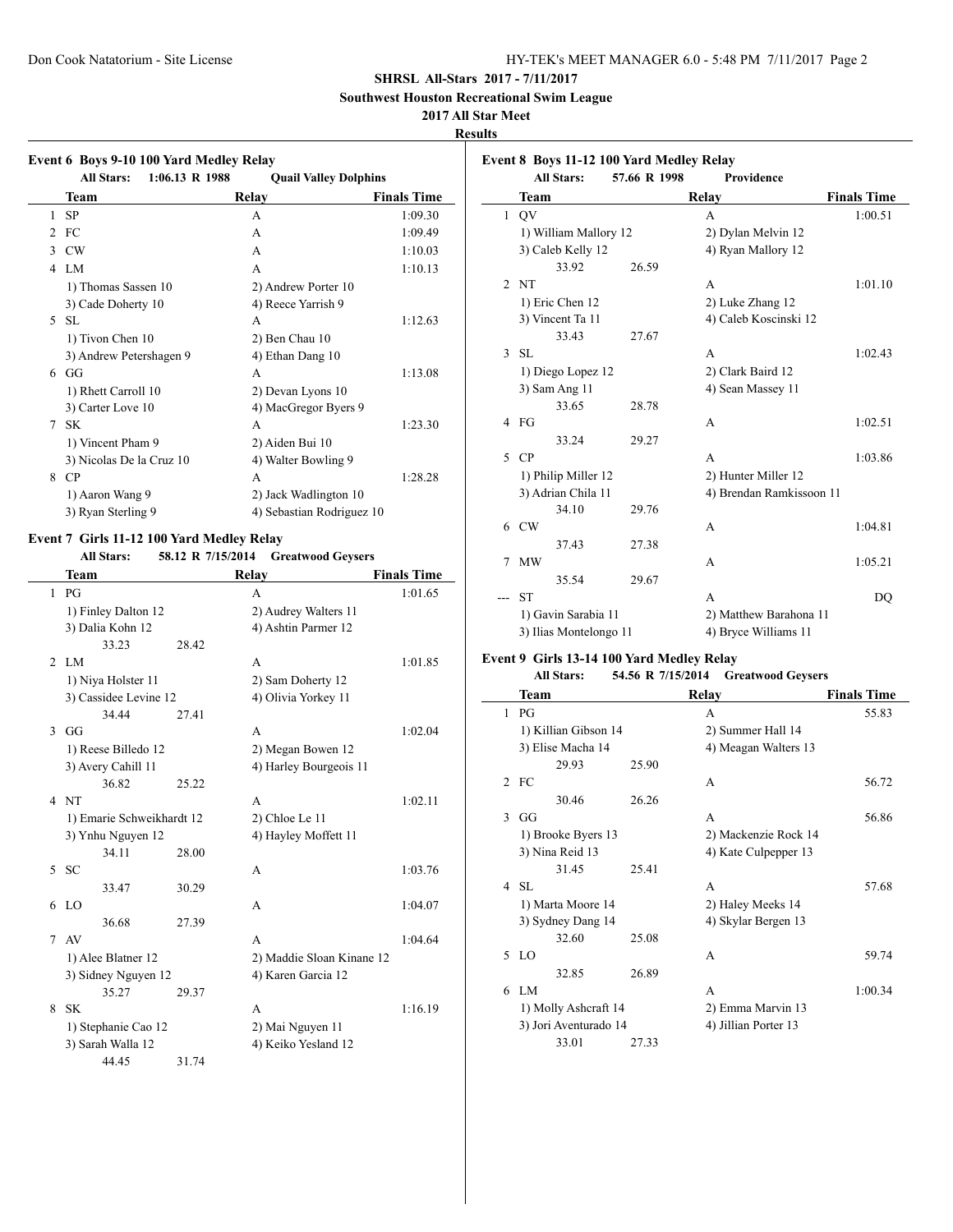**Southwest Houston Recreational Swim League**

#### **2017 All Star Meet**

**Results**

 $\sim$ 

|   |                                             |       |                    | ж.                 |  |  |  |
|---|---------------------------------------------|-------|--------------------|--------------------|--|--|--|
|   | (Event 9 Girls 13-14 100 Yard Medley Relay) |       |                    |                    |  |  |  |
|   | Team                                        |       | Relay              | <b>Finals Time</b> |  |  |  |
|   | <b>SH</b>                                   |       | A                  | 1:04.53            |  |  |  |
|   | 1) Heather Schoen 13                        |       | 2) Hannah Moore 13 |                    |  |  |  |
|   | 3) Rebecca Rock 13                          |       | 4) Emily Clark 13  |                    |  |  |  |
|   | 36.46                                       | 28.07 |                    |                    |  |  |  |
| 8 | GL                                          |       | А                  | 1:08.16            |  |  |  |
|   | 38.72                                       | 29.44 |                    |                    |  |  |  |

### **Event 10 Boys 13-14 100 Yard Medley Relay**

# **All Stars: 49.69 R 7/19/2011 Greatwood Gators**

|               | <b>Team</b>           |       | <b>Relay</b>             | <b>Finals Time</b> |
|---------------|-----------------------|-------|--------------------------|--------------------|
|               | $1$ I.O               |       | A                        | 50.34              |
|               | 27.32                 | 23.02 |                          |                    |
| 2             | NW                    |       | A                        | 52.84              |
|               | 28.55                 | 24.29 |                          |                    |
| $\mathcal{F}$ | GG                    |       | A                        | 53.37              |
|               | 1) Luke Keenan 14     |       | 2) Jonas Tuttle 13       |                    |
|               | 3) Austin Prevette 14 |       | 4) Brendan Burkett 13    |                    |
|               | 28.91                 | 24.46 |                          |                    |
| 4             | SL                    |       | A                        | 54.59              |
|               | 1) Luke Geach 13      |       | 2) Austin Anderson 14    |                    |
|               | 3) Glen Montenegro 14 |       | 4) Anthony Montenegro 14 |                    |
|               | 30.15                 | 24.44 |                          |                    |
|               | 5NT                   |       | A                        | 54.65              |
|               | 1) Zane Councill 13   |       | 2) Christian Le 14       |                    |
|               | 3) Yash Rahurkar 14   |       | 4) Tyler Mack 13         |                    |
|               | 30.00                 | 24.65 |                          |                    |
| 6             | <b>SC</b>             |       | A                        | 54.66              |
|               | 31.29                 | 23.37 |                          |                    |
| $\tau$        | AV                    |       | A                        | 57.97              |
|               | 1) William Ngo 14     |       | 2) Bibi Vu 14            |                    |
|               | 3) JJ Grayson 13      |       | 4) Isidro Sanchez 14     |                    |
|               | 31.39                 | 26.58 |                          |                    |
| 8             | -ST                   |       | A                        | 1:01.37            |
|               | 1) Ivan Barahona 13   |       | 2) Darius Sanchez 14     |                    |
|               | 3) Joseph Ramos 13    |       | 4) Kenny Steward 13      |                    |
|               | 34.66                 | 26.71 |                          |                    |

# **Event 11 Girls 15-18 100 Yard Medley Relay<br>All Stars:** 52.64 R 2008 Moods

|    | <b>All Stars:</b> |                      | 52.64 R 2008 | <b>Meadows Marlins</b> |                    |
|----|-------------------|----------------------|--------------|------------------------|--------------------|
|    | Team              |                      | Relay        |                        | <b>Finals Time</b> |
|    | $1$ FC            |                      | A            |                        | 53.48              |
|    | 28.70             | 24.78                |              |                        |                    |
|    | 2 SL              |                      | A            |                        | 54.38              |
|    | 1) Zoe Holden 15  |                      |              | 2) Linnell Gomez 17    |                    |
|    |                   | 3) Dadrian Massey 16 |              | 4) Maya Bergen 15      |                    |
|    | 29.83             | 24.55                |              |                        |                    |
| 3  | <b>SC</b>         |                      | A            |                        | 54.54              |
|    | 29.54             | 25.00                |              |                        |                    |
| 4  | FC                |                      | B            |                        | 54.69              |
|    | 29.95             | 24.74                |              |                        |                    |
| 5. | LO                |                      | A            |                        | 57.94              |
|    | 31.19             | 26.75                |              |                        |                    |
|    |                   |                      |              |                        |                    |

| S |                         |       |                       |         |
|---|-------------------------|-------|-----------------------|---------|
| 6 | AV                      |       | А                     | 58.12   |
|   | 1) Neesha Muttu 17      |       | 2) Lauren Anderson 15 |         |
|   | 3) Ellysse Nguyen 16    |       | 4) Nati Suaste 15     |         |
|   | 31.55                   | 26.57 |                       |         |
|   | TW                      |       | A                     | 1:04.01 |
|   | 1) Mona Lemus 18        |       | 2) Tori Rowe 15       |         |
|   | 3) Katherine Leavitt 16 |       | 4) Cristina Powell 17 |         |
|   | 34.15                   | 29.86 |                       |         |
|   | МW                      |       | А                     |         |

# **Event 12 Boys 15-18 100 Yard Medley Relay**

|                | <b>All Stars:</b>     | 43.84 R 7/23/2013 | <b>Sweetwater Surfers</b> |                    |
|----------------|-----------------------|-------------------|---------------------------|--------------------|
|                | Team                  |                   | Relay                     | <b>Finals Time</b> |
| 1              | <b>MW</b>             |                   | A                         | 46.41              |
|                | 25.07                 | 21.34             |                           |                    |
| $\mathfrak{D}$ | <b>NT</b>             |                   | A                         | 46.79              |
|                | 1) Nishant Shah 15    |                   | 2) Max Hoefel 15          |                    |
|                | 3) Thomas Dorrance 18 |                   | 4) Grant Remy 15          |                    |
|                | 25.75                 | 21.04             |                           |                    |
| 3              | <b>SW</b>             |                   | A                         | 46.91              |
|                | 1) Tristan Bauer 17   |                   | 2) Marcus Gaffney 16      |                    |
|                | 3) Ryan Harris 16     |                   | 4) Jack Hendrickson 16    |                    |
|                | 25.92                 | 20.99             |                           |                    |
|                | $4$ GG                |                   | A                         | 47.43              |
|                | 1) Jake Gamble 17     |                   | 2) Luis Mueller 17        |                    |
|                | 3) Aaron O'Reilly 18  |                   | 4) Aidan Lyons 16         |                    |
|                | 26.16                 | 21.27             |                           |                    |
| 5.             | <b>CW</b>             |                   | A                         | 47.97              |
|                | 25.61                 | 22.36             |                           |                    |
| 6              | FC                    |                   | A                         | 48.35              |
|                | 26.30                 | 22.05             |                           |                    |
| 7              | <b>SH</b>             |                   | A                         | 48.58              |
|                | 1) Daniel Dibos 16    |                   | 2) João Mitchell 16       |                    |
|                | 3) Joshua Zhuang 18   |                   | 4) Caleb Zhuang 18        |                    |
|                | 27.55                 | 21.03             |                           |                    |
| 8              | <b>TW</b>             |                   | A                         | 51.45              |
|                | 1) Flynn Moore 18     |                   | 2) Jack Gentile 18        |                    |
|                | 3) Cameron Leavitt 18 |                   | 4) Zach Lovell 15         |                    |
|                | 27.06                 | 24.39             |                           |                    |

# **Event 13 Girls 11-12 100 Yard IM**

#### **All Stars: 1:06.37 R 2001 Becca Gosda**

|   | Name             |       |    | <b>Age Team</b> | <b>Finals Time</b> |
|---|------------------|-------|----|-----------------|--------------------|
| 1 | Dalia Kohn       |       |    | 12 PG           | 1:08.60            |
|   | 32.34            | 36.26 |    |                 |                    |
| 2 | Courtney Goolsby |       |    | 12 SC           | 1:12.28            |
|   | 32.25            | 40.03 |    |                 |                    |
| 3 | Ynhu Nguyen      |       |    | 12 NT           | 1:13.80            |
|   | 35.73            | 38.07 |    |                 |                    |
| 4 | Teresa So        |       |    | 12 NW           | 1:14.97            |
|   | 34.66            | 40.31 |    |                 |                    |
| 5 | Hannah Korger    |       |    | 12 LO           | 1:15.47            |
|   | 34.72            | 40.75 |    |                 |                    |
| 6 | Caitlin Herring  |       | 11 | -SC             | 1:15.61            |
|   | 34.54            | 41.07 |    |                 |                    |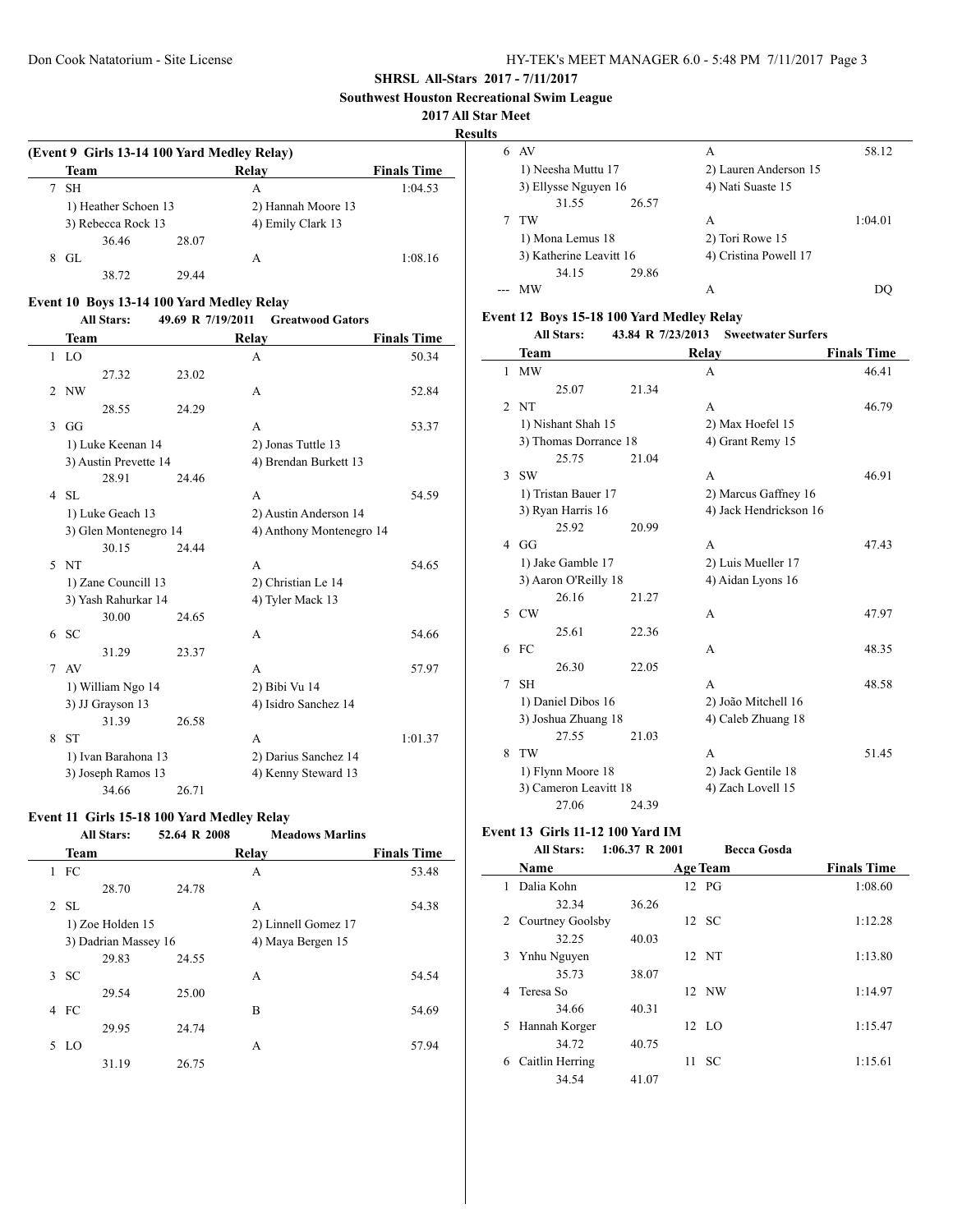16 Jacob (Tr200) Acuna 12 TR 1:28.44

41.53 46.91

### **SHRSL All-Stars 2017 - 7/11/2017**

**Southwest Houston Recreational Swim League**

# **2017 All Star Meet**

**Results**

|    |                                    |       |                 | п                  |
|----|------------------------------------|-------|-----------------|--------------------|
|    | (Event 13 Girls 11-12 100 Yard IM) |       |                 |                    |
|    | <b>Name</b>                        |       | <b>Age Team</b> | <b>Finals Time</b> |
| 7  | Ashlyn Meeks                       |       | 12 SL           | 1:16.08            |
|    | 35.33                              | 40.75 |                 |                    |
| 8  | Katie Pelletier                    |       | 12 MW           | 1:16.32            |
|    | 35.32                              | 41.00 |                 |                    |
| 9  | Chloe Le                           |       | 11 NT           | 1:17.02            |
|    | 35.42                              | 41.60 |                 |                    |
| 10 | Megan Bowen                        |       | $12 \text{ GG}$ | 1:17.98            |
|    | 36.26                              | 41.72 |                 |                    |
| 11 | Gaby Smith                         |       | 12 SC           | 1:18.61            |
|    | 34.64                              | 43.97 |                 |                    |
|    | 12 Niya Holster                    |       | 11 LM           | 1:19.33            |
|    | 35.97                              | 43.36 |                 |                    |
|    | 13 Maddie Sloan Kinane             |       | 12 AV           | 1:19.83            |
|    | 37.00                              | 42.83 |                 |                    |
|    | 14 Sidney Nguyen                   |       | 12 AV           | 1:20.17            |
|    | 34.45                              | 45.72 |                 |                    |
| 15 | Olivia Yorkey                      |       | $11$ $LM$       | 1:22.78            |
|    | 1:22.84                            |       |                 |                    |
| 16 | Isabelle Lavoie                    |       | $11$ SK         | 1:35.06            |
|    |                                    |       |                 |                    |

# **Event 14 Boys 11-12 100 Yard IM**

L.

### **All Stars: 1:01.40 R 2007 Harrison Bui**

|                | Name             |       | <b>Age Team</b> | <b>Finals Time</b> |
|----------------|------------------|-------|-----------------|--------------------|
|                | 1 Diego Lopez    |       | 12 SL           | 1:10.63            |
|                | 33.87            | 36.76 |                 |                    |
| $\mathfrak{D}$ | Eric Chen        |       | 12 NT           | 1:12.33            |
|                | 33.12            | 39.21 |                 |                    |
| 3              | Hunter Miller    |       | 12 CP           | 1:14.84            |
|                | 34.36            | 40.48 |                 |                    |
|                | 4 Caleb Kelly    |       | 12 QV           | 1:15.59            |
|                | 34.95            | 40.64 |                 |                    |
| 5              | Sam Ang          |       | 11 SL           | 1:15.91            |
|                | 35.66            | 40.25 |                 |                    |
| 6              | Ryan Mallory     |       | 12 QV           | 1:16.07            |
|                | 34.97            | 41.10 |                 |                    |
| 7              | Caleb Koscinski  |       | 12 NT           | 1:16.46            |
|                | 35.99            | 40.47 |                 |                    |
| 8              | Adrian Chila     |       | 11 CP           | 1:16.85            |
|                | 35.20            | 41.65 |                 |                    |
| 9              | Dylan Melvin     |       | 12 QV           | 1:19.16            |
|                | 37.05            | 42.11 |                 |                    |
| 10             | Philip Miller    |       | 12 CP           | 1:20.96            |
|                | 37.11            | 43.85 |                 |                    |
| 11             | William Mallory  |       | 12 QV           | 1:22.05            |
|                | 35.62            | 46.43 |                 |                    |
|                | 12 Chase Francis |       | 12 ME           | 1:22.55            |
|                | 36.86            | 45.69 |                 |                    |
| 13             | Luke Stratton    |       | 11 SP           | 1:23.24            |
|                | 36.36            | 46.88 |                 |                    |
| 14             | Adam Grand       |       | 12 MW           | 1:23.85            |
|                | 39.03            | 44.82 |                 |                    |
| 15             | Jake Bjorngjeld  |       | 11<br>FG        | 1:27.90            |
|                | 37.03            | 50.87 |                 |                    |

|              | Event 15 Girls 13-14 100 Yard IM |                    |                        |                    |
|--------------|----------------------------------|--------------------|------------------------|--------------------|
|              | <b>All Stars:</b>                | $1:03.61$ R $2004$ | <b>Elizabeth Riska</b> |                    |
|              | Name                             |                    | <b>Age Team</b>        | <b>Finals Time</b> |
| $\mathbf{1}$ | Gloria Chen                      |                    | 14 FC                  | 1:06.55            |
|              | 30.86                            | 35.69              |                        |                    |
| 2            | Jori Aventurado                  |                    | 14 LM                  | 1:07.87            |
|              | 30.52                            | 37.35              |                        |                    |
| 3            | Allison Lee                      |                    | 13 FC                  | 1:08.78            |
|              | 31.32                            | 37.46              |                        |                    |
| 4            | Summer Hall                      |                    | 14 PG                  | 1:08.85            |
|              | 30.08                            | 38.77              |                        |                    |
| 5            | Tiffany Yan                      |                    | 14 FC                  | 1:08.92            |
|              | 31.17                            | 37.75              |                        |                    |
| 6            | Victoria Vann                    |                    | 14 SW                  | 1:09.23            |
|              | 32.08                            | 37.15              |                        |                    |
| 7            | Marta Moore                      |                    | 14 SL                  | 1:09.33            |
|              | 30.50                            | 38.83              |                        |                    |
| 8            | Killian Gibson                   |                    | 14 PG                  | 1:11.14            |
|              | 35.65                            | 35.49              |                        |                    |
| 9            | <b>Brooke Byers</b>              |                    | 13 GG                  | 1:12.09            |
|              | 31.95                            | 40.14              |                        |                    |
| 10           | Selin Degirmenci                 |                    | 14 LO                  | 1:12.51            |
|              | 33.50                            | 39.01              |                        |                    |
| 11           | Darian McMillen                  |                    | 13 SC                  | 1:13.21            |
|              | 32.90                            | 40.31              |                        |                    |
|              | 12 Chloe Tedjo                   |                    | 13 FC                  | 1:13.81            |
|              | 35.21                            | 38.60              |                        |                    |
| 13           | Molly Ashcraft                   |                    | 14 LM                  | 1:14.04            |
|              | 33.52                            | 40.52              |                        |                    |
|              | 14 Kate Culpepper                |                    | 13 GG                  | 1:14.65            |
|              | 35.66                            | 38.99              |                        |                    |
|              | 15 Karina Peng                   |                    | 14 CP                  | 1:15.17            |
|              | 33.72                            | 41.45              |                        |                    |
| 16           | Deanna Foley                     |                    | 13 GL                  | 1:23.49            |
|              | 38.47                            | 45.02              |                        |                    |

### **Event 16 Boys 13-14 100 Yard IM**

 $\overline{a}$ 

#### **All Stars: 57.76 R 7/23/2013 David Kvinta**

|             | Name            |       | <b>Age Team</b> | <b>Finals Time</b> |
|-------------|-----------------|-------|-----------------|--------------------|
| 1           | Ryan Dang       |       | 14 LO           | 58.45              |
|             | 26.40           | 32.05 |                 |                    |
| $2^{\circ}$ | Christian Le    |       | 14 NT           | 1:01.09            |
|             | 29.35           | 31.74 |                 |                    |
| 3           | Marlos Smith    |       | 14 SC           | 1:03.77            |
|             | 28.97           | 34.80 |                 |                    |
| 4           | Harrison Pao    |       | 14 NW           | 1:04.61            |
|             | 29.70           | 34.91 |                 |                    |
| 5.          | Garrett Goolsby |       | 14 SC           | 1:06.04            |
|             | 28.78           | 37.26 |                 |                    |
| 6           | Paul Schroer    |       | 13 CP           | 1:07.36            |
|             | 31.84           | 35.52 |                 |                    |
| 7           | Kris Spells     |       | 13 LO           | 1:07.53            |
|             | 30.27           | 37.26 |                 |                    |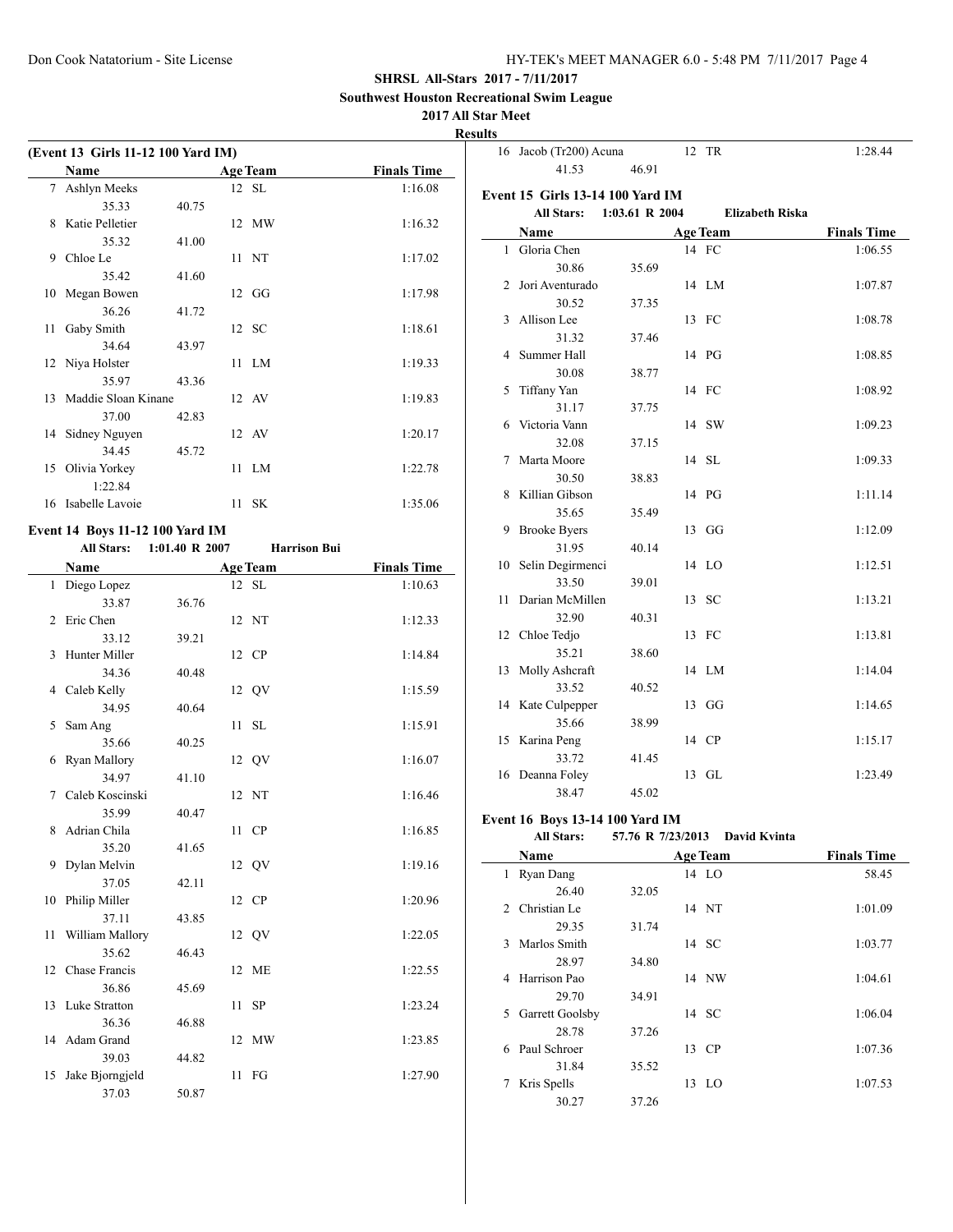**Southwest Houston Recreational Swim League**

### **2017 All Star Meet**

**Results**

|    | (Event 16 Boys 13-14 100 Yard IM) |       |                 |                    |
|----|-----------------------------------|-------|-----------------|--------------------|
|    | <b>Name</b>                       |       | <b>Age Team</b> | <b>Finals Time</b> |
| 8  | Luke Botard                       |       | 14 SW           | 1:07.73            |
|    | 30.81                             | 36.92 |                 |                    |
| 9  | Bibi Vu                           |       | 14 AV           | 1:07.81            |
|    | 31.15                             | 36.66 |                 |                    |
| 10 | Eric Melvin                       |       | 14 OV           | 1:07.98            |
|    | 30.60                             | 37.38 |                 |                    |
| 11 | Tristan Salazar                   |       | 14 PG           | 1:08.02            |
|    | 30.20                             | 37.82 |                 |                    |
|    | 12 Blake Prentiss                 |       | 14 LM           | 1:08.04            |
|    | 31.47                             | 36.57 |                 |                    |
| 13 | <b>Timothy So</b>                 |       | 14 NW           | 1:09.71            |
|    | 31.76                             | 37.95 |                 |                    |
| 14 | JJ Grayson                        |       | 13 AV           | 1:10.59            |
|    | 33.06                             | 37.53 |                 |                    |
|    | 15 Zane Councill                  |       | 13 NT           | 1:11.79            |
|    | 31.54                             | 40.25 |                 |                    |
|    | 16 Brandon Schuette               |       | 14 GL           | 1:17.61            |
|    | 35.47                             | 42.14 |                 |                    |

### **Event 17 Girls 15-18 100 Yard IM**

 $\overline{\phantom{0}}$ 

#### **All Stars: 1:01.73 R 7/14/2015 Alex 607 Remy**

|              | <b>Name</b>        |       | <b>Age Team</b> | <b>Finals Time</b> |
|--------------|--------------------|-------|-----------------|--------------------|
| $\mathbf{1}$ | Katie Groth        |       | 17 SC           | 1:04.17            |
|              | 29.46              | 34.71 |                 |                    |
| 2            | Sophie Gibson      |       | 16 PG           | 1:06.05            |
|              | 29.77              | 36.28 |                 |                    |
| 3            | Dadrian Massey     |       | 16 SL           | 1:06.49            |
|              | 29.68              | 36.81 |                 |                    |
| 4            | Maddie Jacks       |       | 16 PG           | 1:07.18            |
|              | 29.32              | 37.86 |                 |                    |
| 5            | Camryn Callison    |       | 17 SC           | 1:07.41            |
|              | 30.77              | 36.64 |                 |                    |
| 6            | Jo Kate Gosda      |       | 17 FC           | 1:07.42            |
|              | 30.04              | 37.38 |                 |                    |
| 7            | Mini Ganguly       |       | 17 FC           | 1:07.46            |
|              | 30.04              | 37.42 |                 |                    |
| 8            | Tiffany Dormiani   |       | 17 SL           | 1:08.22            |
|              | 31.76              | 36.46 |                 |                    |
| 9            | Hannah Chiu        |       | 18 FC           | 1:08.45            |
|              | 31.24              | 37.21 |                 |                    |
|              | 10 Alaina Peng     |       | 16 CP           | 1:08.67            |
|              | 30.72              | 37.95 |                 |                    |
| 11           | Kristen Yan        |       | 16 FC           | 1:10.75            |
|              | 31.97              | 38.78 |                 |                    |
|              | 12 Emily Awadin    |       | 16 LO           | 1:10.80            |
|              | 34.66              | 36.14 |                 |                    |
| 13           | Pearlyn Szeto      |       | 17 LM           | 1:11.05            |
|              | 31.78              | 39.27 |                 |                    |
|              | 14 Giselle Estrada |       | 16 LO           | 1:15.10            |
|              | 34.19              | 40.91 |                 |                    |
| 15           | Cassandra Soza     |       | 17 ST           | 1:19.68            |
|              | 36.42              | 43.26 |                 |                    |
| $---$        | Claire Donovan     |       | 17 LO           | DQ                 |

|    | <b>Event 18 Boys 15-18 100 Yard IM</b><br><b>All Stars:</b> | 52.27 R 7/23/2013 | <b>Harrison Bui</b> |                    |
|----|-------------------------------------------------------------|-------------------|---------------------|--------------------|
|    | Name                                                        |                   | <b>Age Team</b>     | <b>Finals Time</b> |
| 1  | Joshua Zhuang                                               |                   | 18 SH               | 56.47              |
|    | 24.87                                                       | 31.60             |                     |                    |
| 2  | <b>Tristan Bauer</b>                                        |                   | 17 SW               | 57.06              |
|    | 26.62                                                       | 30.44             |                     |                    |
| 3  | Matthew Milad                                               |                   | 17 FC               | 57.24              |
|    | 24.82                                                       | 32.42             |                     |                    |
|    | 4 Cole Calabrese                                            |                   | 18 CW               | 57.62              |
|    | 25.39                                                       | 32.23             |                     |                    |
| 5  | Marcus Gaffney                                              |                   | 16 SW               | 58.61              |
|    | 26.93                                                       | 31.68             |                     |                    |
| 6  | Kyle Brechtel                                               |                   | 18 MW               | 58.65              |
|    | 26.27                                                       | 32.38             |                     |                    |
| 7  | Aaron O'Reilly                                              |                   | 18 GG               | 58.68              |
|    | 26.78                                                       | 31.90             |                     |                    |
|    | 8 Caleb Zhuang                                              |                   | 18 SH               | 58.72              |
|    | 26.27                                                       | 32.45             |                     |                    |
| 9  | Luke Pelletier                                              |                   | 18 MW               | 58.96              |
|    | 27.14                                                       | 31.82             |                     |                    |
| 10 | Mason Imrie                                                 |                   | 16 PG               | 59.39              |
|    | 28.26                                                       | 31.13             |                     |                    |
|    | 11 Kameron Villafana                                        |                   | 15 LO               | 59.44              |
|    | 28.16                                                       | 31.28             |                     |                    |
| 12 | Aaron Pan                                                   |                   | 17 FC               | 59.60              |
|    | 26.81                                                       | 32.79             |                     |                    |
| 13 | Jack Gentile                                                |                   | 18 TW               | 1:00.34            |
|    | 27.32                                                       | 33.02             |                     |                    |
| 14 | Dhruva Karkada                                              |                   | 18 LO               | 1:00.45            |
|    | 27.79                                                       | 32.66             |                     |                    |
|    | 15 Gabe Lenz                                                |                   | 16 MW               | 1:00.48            |
|    | 26.88                                                       | 33.60             |                     |                    |
|    | 16 John Hetherington                                        |                   | 18 ME               | 1:02.25            |
|    | 30.38                                                       | 31.87             |                     |                    |

#### **Event 19 Girls 6 & Under 25 Yard Freestyle**

|    | <b>All Stars:</b>     | 17.29 R 1998 | <b>Jayme Gee</b> |                    |
|----|-----------------------|--------------|------------------|--------------------|
|    | Name                  |              | <b>Age Team</b>  | <b>Finals Time</b> |
| 1  | Chloe Carandang       |              | 6 LO             | 18.59              |
| 2  | Grace Fox             | 6            | CP               | 19.63              |
| 3  | <b>Summer Stevens</b> | 6            | -SL              | 19.71              |
| 4  | Julia Chang           | 6            | <b>SW</b>        | 20.85              |
| 5  | Alli Grace Wolfe      | 6            | FG               | 21.20              |
| 6  | Sydney Forks          | 6            | LM               | 21.51              |
| 7  | Ellery Garcia         | 6            | SH               | 22.72              |
| 8  | <b>Sydney Fossum</b>  | 6            | LM               | 23.03              |
| 9  | Ryan Marie Sims       | 6            | FC               | 23.04              |
| 10 | Aaliyah Sustache      |              | 5 QV             | 24.08              |
| 11 | Audrey Sioco          | 6            | SH               | 24.48              |
| 12 | Gabbi Daughdrill      | 6            | NT               | 24.59              |
| 13 | Olivia Mayne          | 6            | SH               | 25.08              |
| 14 | <b>Sydney Bowling</b> | 6            | <b>SK</b>        | 25.11              |
| 15 | <b>Ivy Weber</b>      | 6            | ME               | 25.35              |
| 16 | Shelby Keller         | 6            | FG               | 26.43              |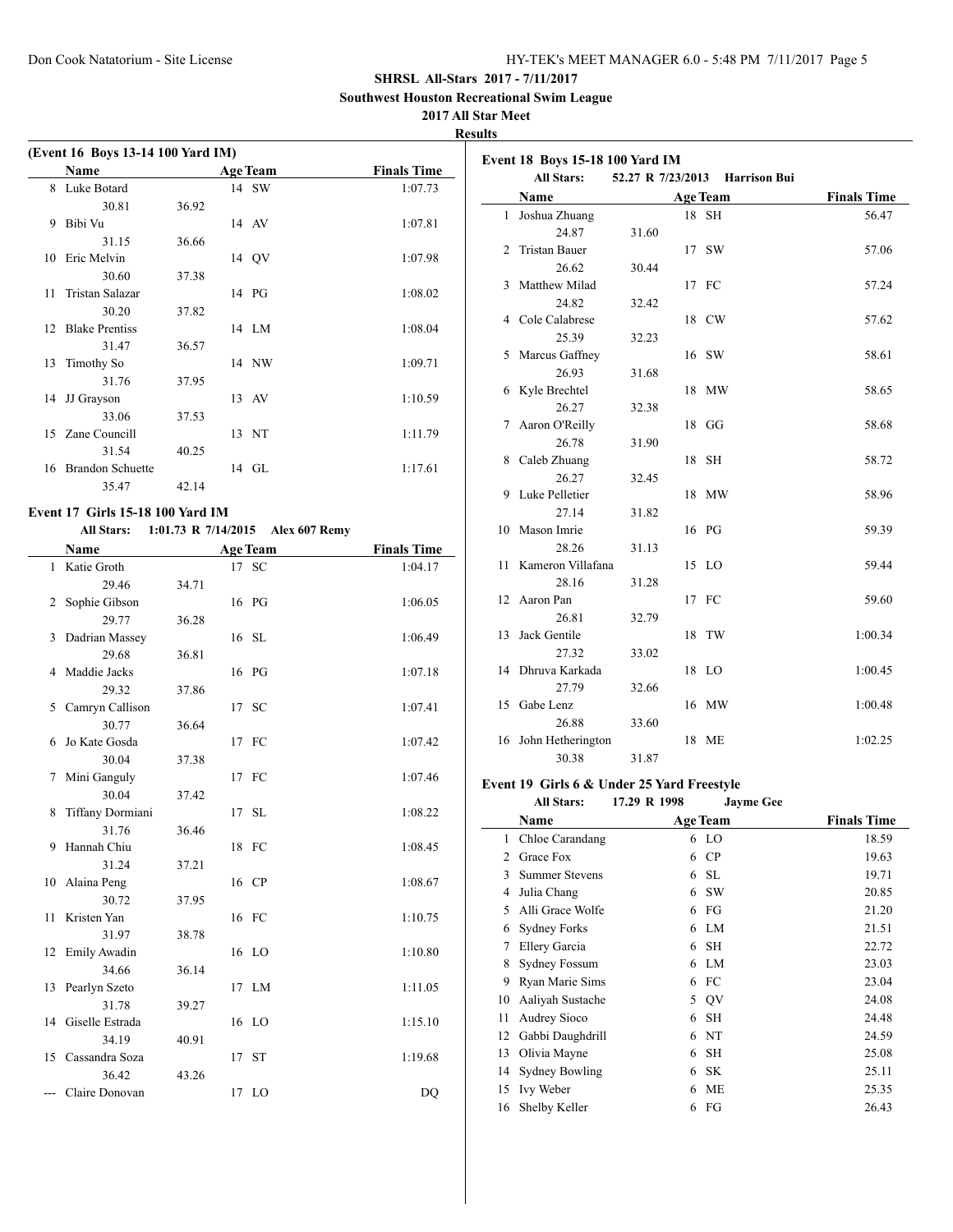**Southwest Houston Recreational Swim League**

# **2017 All Star Meet**

 $\overline{\phantom{a}}$ 

**Results**

|    | Event 20 Boys 6 & Under 25 Yard Freestyle<br><b>All Stars:</b> | 17.04 R 1987 | <b>Dennis Behrens</b> |                    |
|----|----------------------------------------------------------------|--------------|-----------------------|--------------------|
|    | Name                                                           |              | <b>Age Team</b>       | <b>Finals Time</b> |
| 1  | Hal Carter                                                     | 6            | MW                    | 20.04              |
| 2  | Xavi Salgado                                                   | 6            | <b>SL</b>             | 20.08              |
| 3  | Heath Bourgeois                                                | 6            | GG                    | 20.40              |
| 4  | Parker Schwank                                                 | 6            | GG                    | 21.21              |
| 5  | Ian Wilson                                                     | 6            | <b>MW</b>             | 21.64              |
| 6  | Caden Rutledge                                                 | 5            | <b>SW</b>             | 21.82              |
| 7  | Chase Koscinski                                                | 6            | NT                    | 22.12              |
| 8  | Luke Fisher                                                    | 6            | <b>SC</b>             | 22.26              |
| 9  | Bryan Hood                                                     | 6            | <b>CW</b>             | 22.33              |
| 10 | Van Francis                                                    | 6            | МE                    | 22.54              |
| 11 | <b>Everett Whiles</b>                                          | 6            | CP                    | 22.90              |
| 12 | Cannon Thomas                                                  | 6            | MW                    | 23.27              |
| 13 | Andrew Krasnosky                                               | 6            | <b>SP</b>             | 23.29              |
| 14 | Julian Rau                                                     | 6            | <b>SW</b>             | 23.76              |
| 15 | Grayson Berg                                                   | 6            | <b>SK</b>             | 24.13              |
| 16 | <b>Brandon York</b>                                            | 6            | <b>SH</b>             | 24.33              |
| 17 | Diego Ibarra                                                   | 6            | AV                    | 26.81              |

# **Event 21 Girls 7-8 25 Yard Freestyle**<br>All Stars: 14.73 **P** 1995

| <b>All Stars:</b> | 14.73 R 1995 | <b>Nicole Nugent</b>         |                    |
|-------------------|--------------|------------------------------|--------------------|
| Name              |              |                              | <b>Finals Time</b> |
| Cassidy Jacks     | 8            | PG                           | 15.53              |
| Peyton Barnes     | 7            | PG                           | 16.26              |
| Maiya Kohn        | 8            | PG                           | 16.33              |
| Aly Ramirez       | 8            | NW                           | 16.50              |
| Vallerie Ta       | 8            | NT                           | 16.58              |
| Desarae Deen      | 8            | <b>SL</b>                    | 16.82              |
| Avery Adamson     | 8            | PG                           | 16.93              |
| Reagan Squires    | 8            | FG                           | 16.96              |
| Abigail Cox       | 8            | GG                           | 17.29              |
| Meghan Conn       | 8            | <b>MW</b>                    | 17.31              |
| Elli Williford    | 7            | LM                           | 17.60              |
| Reese Bingham     | 8            | FC                           | 18.13              |
| Ryann Bingham     | 8            | FC                           | 18.17              |
| Kim Kulow         | 8            | NT                           | 18.18              |
| Sofia Guerra      | 8            | <b>SP</b>                    | 18.65              |
|                   | 8            | TR                           | 18.72              |
|                   |              | Christa (Tr163) Rivers-Jones | <b>Age Team</b>    |

#### **Event 22 Boys 7-8 25 Yard Freestyle**

#### **All Stars: 14.66 R 7/15/2014 Samuel Ang**

|    |                     | o |                 |                    |  |
|----|---------------------|---|-----------------|--------------------|--|
|    | <b>Name</b>         |   | <b>Age Team</b> | <b>Finals Time</b> |  |
| 1  | Caleb Ulrey         | 8 | МE              | 14.94              |  |
| 2  | <b>Brody Bartee</b> | 8 | <b>SP</b>       | 15.60              |  |
| 3  | Danny McKinney      | 8 | TW              | 16.02              |  |
| 4  | Dominic Laverde     | 8 | CP              | 16.11              |  |
| 5  | Dc Channell         | 8 | <b>SK</b>       | 16.52              |  |
| 6  | Atticus Weber       | 8 | <b>ME</b>       | 16.65              |  |
| 7  | Christian Currie    | 8 | GG              | 16.72              |  |
| 8  | <b>Blake Wilson</b> | 8 | MW              | 16.93              |  |
| 9  | Nathan Oldroyd      | 8 | LM.             | 16.94              |  |
| 10 | Kenny Zhou          | 7 | CP              | 17.04              |  |
| 11 | Tanner Maxson       | 8 | <b>CW</b>       | 17.27              |  |
| 12 | <b>Troy Pipes</b>   | 8 | SC              | 17.61              |  |
|    |                     |   |                 |                    |  |

| 115 |                     |        |       |
|-----|---------------------|--------|-------|
|     | *13 Brylon Phillips | 7 LM   | 17.70 |
|     | *13 Brandon Boyt    | 8 SW   | 17.70 |
|     | 15 Luke Kennedy     | $7$ PG | 18.98 |
|     | 16 Ian Daughdrill   | 8 NT   | 19.26 |
|     |                     |        |       |

# **Event 23 Girls 9-10 25 Yard Freestyle**

# **All Stars: 13.09 R 2002 Jayme Gee**

|    | Name                |    | <b>Age Team</b> | <b>Finals Time</b> |
|----|---------------------|----|-----------------|--------------------|
| 1  | <b>Haley Finley</b> |    | 10 SL           | 12.74R             |
| 2  | Sadie Bird          | 10 | <b>SP</b>       | 13.39              |
| 3  | Malea Tremaine      |    | 10 LM           | 13.74              |
| 4  | Ella Kayes          |    | 10 QV           | 14.49              |
| 5  | Lindsey Nguyen      | 10 | AV              | 14.55              |
| 6  | Addie Williford     | 9  | LM              | 14.66              |
| 7  | Hannah Rosanes      | 10 | <b>SH</b>       | 14.91              |
| 8  | Adriana Consoli     | 10 | NT              | 14.92              |
| 9  | Nicole Dibos        | 10 | <b>SH</b>       | 14.99              |
| 10 | Katelynn Tran       | 10 | TW              | 15.17              |
| 11 | Janae Hawkins       |    | 10 NT           | 15.18              |
| 12 | Reign Traylor       | 9  | <b>SL</b>       | 15.33              |
| 13 | Mena Demafiles      | 10 | LM              | 15.38              |
| 14 | Michelle Karaali    | 10 | NW              | 15.39              |
| 15 | Jazz Lin            | 10 | MW              | 15.56              |
| 16 | Farrah Childs       |    | 10 SW           | 16.00              |

### **Event 24 Boys 9-10 25 Yard Freestyle**

|    | <b>All Stars:</b>    | 12.86 R 1995 | <b>Steven Hogan</b> |                    |
|----|----------------------|--------------|---------------------|--------------------|
|    | Name                 |              | <b>Age Team</b>     | <b>Finals Time</b> |
| 1  | Andrew Ta            |              | 10 NT               | 13.19              |
| 2  | Jack Boysen          | 10           | CW                  | 13.39              |
| 3  | MacGregor Byers      | 9            | GG                  | 13.83              |
| 4  | Justin Chacon        | 10           | AV                  | 14.16              |
| 5  | Max Cimino           |              | 10 FC               | 14.32              |
| 6  | <b>Thomas Sassen</b> |              | 10 LM               | 14.33              |
| 7  | Tivon Chen           |              | 10 SL               | 14.60              |
| 8  | Logan Bartee         | 10           | -SP                 | 14.68              |
| 9  | Tanner McKay         |              | $10$ PG             | 15.02              |
| 10 | Cade Doherty         |              | 10 LM               | 15.07              |
| 11 | Lucas Lopes          | 9            | FC                  | 15.14              |
| 12 | Joey Constantino     | 10           | <b>SP</b>           | 15.40              |
| 13 | Charles Thomas       | 9            | GG                  | 15.63              |
| 14 | Victor Bao           | 9            | NT                  | 15.74              |
| 15 | <b>Rhett Carroll</b> | 10           | GG                  | 15.84              |
| 16 | Vincent Pham         | 9            | <b>SK</b>           | 17.00              |

### **Event 25 Girls 11-12 50 Yard Freestyle**

|  | <b>All Stars:</b>  | 26.85 R 2001 | <b>Becca Gosda</b> |                    |
|--|--------------------|--------------|--------------------|--------------------|
|  | <b>Name</b>        |              | <b>Age Team</b>    | <b>Finals Time</b> |
|  | Dalia Kohn         |              | 12 PG              | 27.44              |
|  | 2 Courtney Goolsby |              | 12 SC              | 28.03              |
|  | 3 Ynhu Nguyen      |              | 12 NT              | 28.75              |
|  | 4 Megan Bowen      |              | $12 \tG$           | 29.70              |
|  | 5 Ashlyn Meeks     |              | 12 SL              | 29.72              |
|  | 6 Cassidee Levine  |              | 12 LM              | 30.20              |
|  | Caitlin Herring    | 11           | - SC               | 30.25              |
|  | Teresa So          |              | 12 NW              | 30.56              |
|  | Gaby Smith         |              | 12 SC              | 30.57              |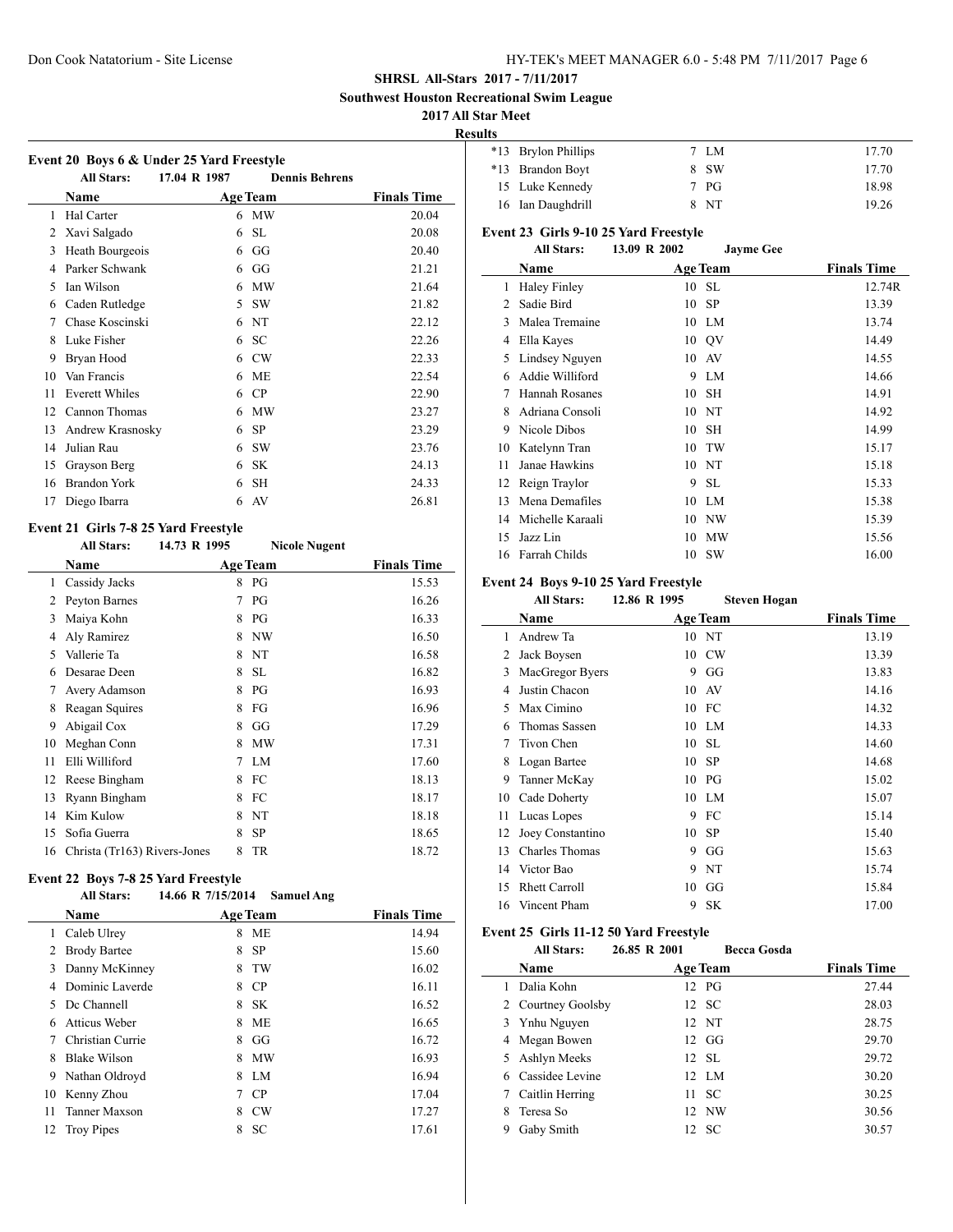**Southwest Houston Recreational Swim League**

**2017 All Star Meet**

**Results**

|                                          |                 | ж.                 |  |  |
|------------------------------------------|-----------------|--------------------|--|--|
| (Event 25 Girls 11-12 50 Yard Freestyle) |                 |                    |  |  |
| <b>Name</b>                              | <b>Age Team</b> | <b>Finals Time</b> |  |  |
| 10 Hannah Korger                         | 12 LO           | 30.68              |  |  |
| 11 Mary Ray Hekimian                     | 12 OV           | 30.71              |  |  |
| 12 Chloe Le                              | 11 NT           | 30.80              |  |  |
| Malaya Cimino<br>13                      | 12 FC           | 31.00              |  |  |
| 14 Audrey Walters                        | $11$ PG         | 31.45              |  |  |
| 15 Sidney Nguyen                         | 12 AV           | 31.62              |  |  |
| Stephanie Cao<br>16                      | 12 SK           | 37.06              |  |  |
|                                          |                 |                    |  |  |

#### **Event 26 Boys 11-12 50 Yard Freestyle**

|    | <b>All Stars:</b>   | 25.52 R 2007    | <b>Harrison Bui</b> |                    |
|----|---------------------|-----------------|---------------------|--------------------|
|    | Name                | <b>Age Team</b> |                     | <b>Finals Time</b> |
| 1  | Diego Lopez         |                 | 12 SL               | 26.83              |
| 2  | Caleb Koscinski     |                 | 12 NT               | 27.13              |
| 3  | Caleb Kelly         |                 | 12 OV               | 27.92              |
| 4  | Eric Chen           |                 | 12 NT               | 28.64              |
| 5  | Jake Bjorngjeld     | 11              | FG                  | 29.07              |
| 6  | <b>Ryan Mallory</b> |                 | 12 QV               | 29.19              |
| 7  | Makhi Moore         | 12              | <b>CW</b>           | 29.25              |
| 8  | Hunter Miller       | 12              | CP                  | 29.43              |
| 9  | Sam Ang             | 11              | <b>SL</b>           | 29.53              |
| 10 | Jake Stratton       | 11              | <b>SP</b>           | 29.79              |
| 11 | James Farr          | 12              | <b>SP</b>           | 29.88              |
| 12 | Ilias Montelongo    | 11              | <b>ST</b>           | 30.03              |
| 13 | Vincent Ta          | 11              | NT                  | 30.05              |
| 14 | Adrian Chila        | 11              | <b>CP</b>           | 30.63              |
| 15 | Nicholas Equitz     |                 | 12 NT               | 30.88              |
| 16 | Aidan Niznik        | 12              | MW                  | 32.27              |
|    |                     |                 |                     |                    |

### **Event 27 Girls 13-14 50 Yard Freestyle**

#### **All Stars: 25.71 R 2004 Elizabeth Riska**

|    | <b>Name</b>              |    | <b>Age Team</b> | <b>Finals Time</b> |
|----|--------------------------|----|-----------------|--------------------|
| 1  | Summer Hall              |    | 14 PG           | 26.58              |
| 2  | Gloria Chen              |    | 14 FC           | 26.75              |
| 3  | Jori Aventurado          |    | 14 LM           | 26.91              |
| 4  | Allison Lee              | 13 | - FC            | 27.07              |
| 5  | Tiffany Yan              |    | 14 FC           | 27.17              |
| 6  | Killian Gibson           |    | 14 PG           | 27.41              |
| 7  | Marta Moore              |    | 14 SL           | 27.60              |
| 8  | Victoria Vann            | 14 | <b>SW</b>       | 27.64              |
| 9  | <b>Brooke Byers</b>      | 13 | GG              | 27.93              |
| 10 | Mackenzie Rock           | 14 | GG              | 28.12              |
| 11 | Darian McMillen          | 13 | SC              | 28.50              |
| 12 | Chloe Tedjo              | 13 | FC              | 28.63              |
| 13 | <b>Haley Meeks</b>       | 14 | <b>SL</b>       | 28.68              |
| 14 | Emilee McCoy             | 13 | <b>CW</b>       | 28.73              |
| 15 | Karina Peng              | 14 | CP              | 29.63              |
| 16 | Kendall (Tr239) Sullivan |    | 14 TR           | 29.74              |

# **Event 28 Boys 13-14 50 Yard Freestyle**

|   | <b>All Stars:</b> | 22.89 R 1999<br><b>Tommy Hickman</b> |                    |
|---|-------------------|--------------------------------------|--------------------|
|   | <b>Name</b>       | <b>Age Team</b>                      | <b>Finals Time</b> |
|   | 1 Ryan Dang       | 14 LO                                | 24.34              |
|   | 2 Christian Le    | 14 NT                                | 24.62              |
| 3 | Garrett Goolsby   | 14 SC                                | 24.71              |
|   | 4 Austin Anderson | 14 SL                                | 25.05              |
|   |                   |                                      |                    |

|    | 5 Harrison Pao       | 14 NW          | 25.07 |
|----|----------------------|----------------|-------|
| 6  | Marlos Smith         | 14 SC          | 25.13 |
|    | 7 Glen Montenegro    | 14 SL          | 25.20 |
| 8  | Paul Schroer         | 13 CP          | 25.59 |
| 9. | Kris Spells          | 13 LO          | 25.79 |
| 10 | Luke Keenan          | $14 \text{ G}$ | 25.81 |
| 11 | Tristan Salazar      | 14 PG          | 26.10 |
|    | 12 AJ Zilich         | 14 NW          | 26.18 |
|    | 13 Luke Botard       | 14 SW          | 26.40 |
|    | 14 Zane Councill     | 13 NT          | 26.44 |
| 15 | JJ Grayson           | 13 AV          | 26.58 |
| 16 | David (Tr178) Turner | 14 TR          | 27.59 |
|    |                      |                |       |

### **Event 29 Girls 15-18 50 Yard Freestyle**

|      | <b>All Stars:</b>     | 24.46 R 2007 | <b>Danielle Yoho</b> |                    |
|------|-----------------------|--------------|----------------------|--------------------|
|      | Name                  |              | <b>Age Team</b>      | <b>Finals Time</b> |
| 1    | Zari O'Connor         |              | 17 FC                | 25.91              |
| $*2$ | Jo Kate Gosda         | 17           | FC                   | 26.01              |
| $*2$ | Dadrian Massey        | 16           | - SL                 | 26.01              |
| 4    | Sophie Gibson         |              | 16 PG                | 26.33              |
| 5    | Maddie Jacks          | 16           | PG                   | 26.39              |
| 6    | Katie Groth           | 17           | SC                   | 26.42              |
| 7    | Charlotte Johansen    | 17           | GG                   | 26.75              |
| 8    | Olivia Jackson        | 16           | <sup>LO</sup>        | 26.79              |
| 9    | Claire Donovan        | 17           | LO                   | 26.99              |
| 10   | Gabriella Alas        | 17           | <b>MW</b>            | 27.09              |
| 11   | Maya Bergen           | 15           | <b>SL</b>            | 27.13              |
| 12   | Alaina Peng           | 16           | CP                   | 27.40              |
| 13   | <b>Taylor Linhart</b> | 15           | NT                   | 27.48              |
| 14   | Lia Rebollido         | 15           | NT                   | 28.00              |
| 15   | Emily Awadin          | 16           | <sup>LO</sup>        | 28.16              |
| 16   | Madison Beauchamp     | 15           | SC                   | 28.41              |
| 17   | Tori Rowe             | 15           | TW                   | 29.91              |
|      |                       |              |                      |                    |

### **Event 30 Boys 15-18 50 Yard Freestyle**

 $\overline{\phantom{a}}$ 

| <b>All Stars:</b> |  | 21.52 R 7/17/2012 | Alex Ng |
|-------------------|--|-------------------|---------|
|-------------------|--|-------------------|---------|

|                | Name                 |    | <b>Age Team</b> | <b>Finals Time</b> |
|----------------|----------------------|----|-----------------|--------------------|
| 1              | Jack Hendrickson     |    | 16 SW           | 21.79              |
| $\mathfrak{D}$ | Jake Gamble          | 17 | GG              | 22.20              |
| 3              | <b>Tristan Bauer</b> | 17 | <b>SW</b>       | 22.29              |
| 4              | Joshua Zhuang        | 18 | SН              | 22.31              |
| 5              | Matthew Milad        | 17 | FC              | 22.57              |
| 6              | Gabe Smith           |    | 17 PG           | 22.70              |
| 7              | Thomas Dorrance      |    | 18 NT           | 22.85              |
| 8              | Caleb Zhuang         | 18 | SH              | 22.88              |
| *Q             | Jonah Balenene       | 16 | <sup>LO</sup>   | 22.97              |
| *Q             | Mason Imrie          |    | 16 PG           | 22.97              |
| 11             | Thomas Madden        | 18 | FC              | 23.00              |
| 12             | Cole Calabrese       | 18 | CW              | 23.34              |
| 13             | <b>Grant Remy</b>    | 15 | NT              | 23.46              |
| 14             | Cameron Villamil     | 18 | AV              | 23.88              |
| 15             | Jack Gentile         | 18 | TW              | 25.03              |
|                | 16 Aaron O'Reilly    | 18 | GG              | 25.22              |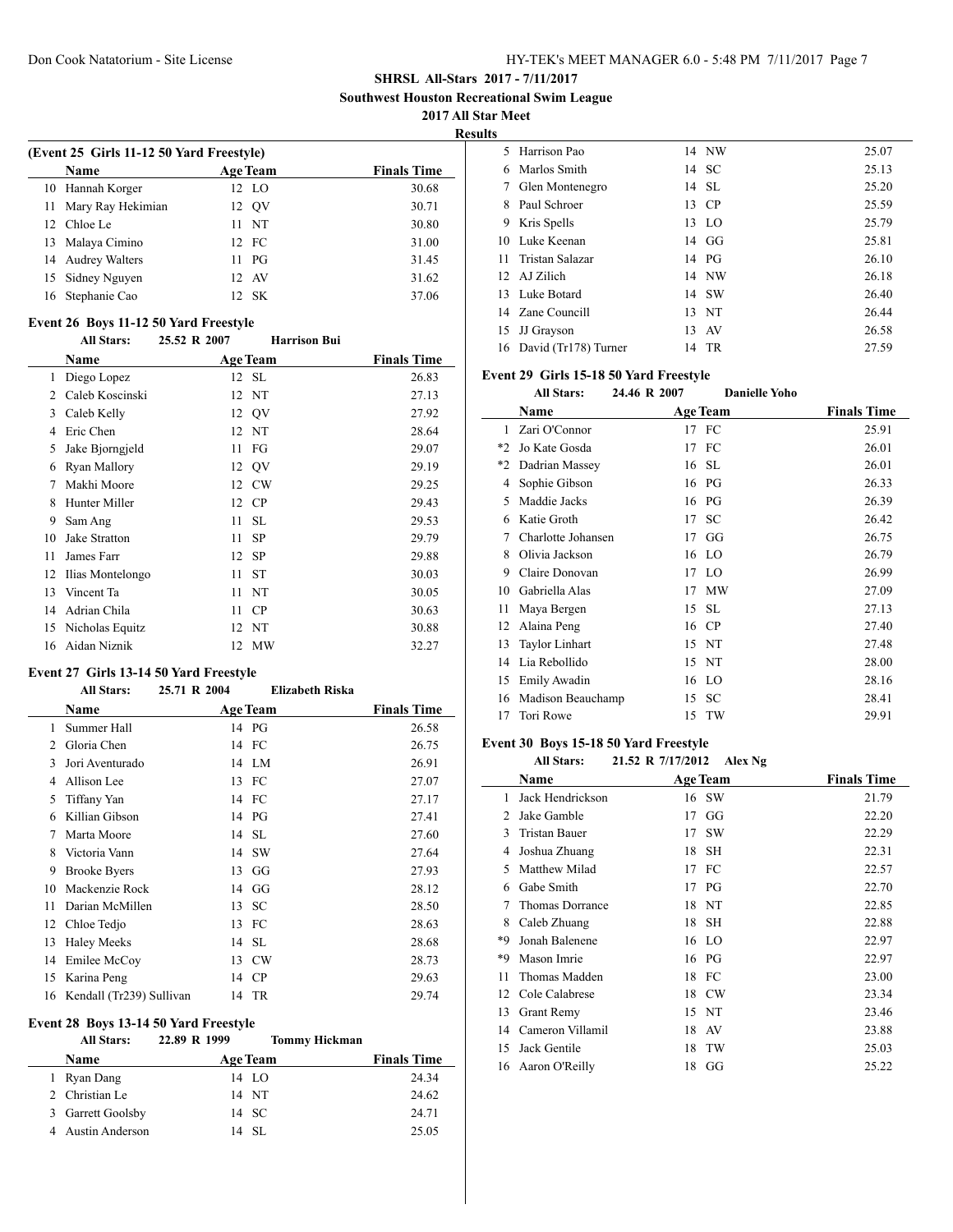**Southwest Houston Recreational Swim League**

#### **2017 All Star Meet**

**Results**

 $\overline{a}$ 

| 14 Anika Rahurkar | 9 NT  | 21.48 |
|-------------------|-------|-------|
| 15 Katelynn Tran  | 10 TW | 21.60 |
| 16 Isabelle Lust  | 10 NW | 21.81 |

# **Event 34 Boys 9-10 25 Yard Breaststroke**

### **All Stars: 17.48 R 7/15/2014 Jeremy 352 Zhou**

|    | Name                 |    | <b>Age Team</b> | <b>Finals Time</b> |
|----|----------------------|----|-----------------|--------------------|
| 1  | Gavin Yovan          | 10 | - SP            | 19.25              |
| 2  | Max Cimino           | 10 | FC              | 19.83              |
| 3  | Tivon Chen           | 10 | -SL             | 19.93              |
| 4  | Ethan Dang           | 10 | SL.             | 20.13              |
| 5  | Reid Remmert         | 10 | FG              | 20.20              |
| 6  | MacGregor Byers      | 9  | GG              | 20.36              |
| 7  | Charles Thomas       | 9  | GG              | 20.42              |
| 8  | Lucas Lopes          | 9  | FC              | 20.55              |
| *9 | Tanner McKay         | 10 | PG              | 20.77              |
| *9 | <b>Andrew Porter</b> | 10 | LM              | 20.77              |
| 11 | Ean Rodriguez        | 10 | CW              | 21.13              |
| 12 | Cooper Fulbright     | 10 | -SP             | 21.39              |
| 13 | <b>Curtis Counts</b> | 10 | FC              | 21.93              |
| 14 | Devan Lyons          | 10 | GG              | 22.66              |
| 15 | Thomas Sassen        | 10 | LM              | 23.08              |
| 16 | Aiden Bui            |    | 10 SK           | 23.51              |

# **Event 35 Girls 11-12 50 Yard Breaststroke**

# **All Stars: 35.20 R 1993 Katie Sutton**

|    | Name                   | <b>Age Team</b> | <b>Finals Time</b> |
|----|------------------------|-----------------|--------------------|
| 1  | Dalia Kohn             | 12 PG           | 34.30R             |
| 2  | Ashlyn Meeks           | 12 SL           | 36.76              |
| 3  | Ynhu Nguyen            | 12 NT           | 37.98              |
| 4  | Hannah Korger          | 12 LO           | 38.57              |
| 5  | Megan Bowen            | $12 \tG$        | 38.63              |
| 6  | Niya Holster           | $11$ LM         | 39.11              |
| 7  | Sam Doherty            | 12 LM           | 39.15              |
| 8  | Teresa So              | 12 NW           | 39.64              |
| 9  | Chloe Le               | 11 NT           | 39.90              |
| 10 | Cassidee Levine        | 12 LM           | 40.37              |
| 11 | Cate Broussard         | 12 LM           | 40.40              |
| 12 | <b>Audrey Walters</b>  | $11$ PG         | 40.78              |
| 13 | Mary Ray Hekimian      | 12 QV           | 41.40              |
| 14 | Katie Pelletier        | 12 MW           | 41.70              |
| 15 | Samantha Ponce de Leon | 12 CP           | 42.85              |
| 16 | Stephanie Cao          | 12 SK           | 46.88              |
|    |                        |                 |                    |

### **Event 36 Boys 11-12 50 Yard Breaststroke**

**All Stars: 30.39 R 2007 Harrison Bui**

|    | Name             |     | <b>Age Team</b> | <b>Finals Time</b> |
|----|------------------|-----|-----------------|--------------------|
| L  | Luke Zhang       |     | 12 NT           | 37.37              |
|    | 2. Hunter Miller |     | 12 CP           | 37.99              |
|    | Eric Chen        |     | 12 NT           | 38.12              |
| 4  | Diego Lopez      |     | 12 SL           | 38.37              |
| 5. | Caleb Kelly      |     | 12 OV           | 38.70              |
| 6  | Caleb Koscinski  |     | 12 NT           | 38.97              |
| 7  | Nicolas Morales  |     | $12$ FG         | 39.18              |
| 8  | Cody Ford        | 11. | GG              | 39.59              |
| 9  | Dylan Melvin     | 12  | QV              | 40.10              |
| 10 | Sam Ang          | 11  | <b>SL</b>       | 40.65              |
|    |                  |     |                 |                    |

| <b>All Stars:</b>            |   | <b>Audrey Tuttle</b> |                                                                  |
|------------------------------|---|----------------------|------------------------------------------------------------------|
| Name                         |   |                      | <b>Finals Time</b>                                               |
| Cassidy Jacks                | 8 | PG                   | 21.29                                                            |
| Meghan Conn                  | 8 | <b>MW</b>            | 22.26                                                            |
| Maiya Kohn                   | 8 | PG                   | 22.72                                                            |
| Elli Williford               | 7 | LM.                  | 23.51                                                            |
| Vallerie Ta                  | 8 | <b>NT</b>            | 24.47                                                            |
| Clara Whiles                 | 8 | CP                   | 24.84                                                            |
| Abigail Cox                  | 8 | GG                   | 24.96                                                            |
| Christa (Tr163) Rivers-Jones | 8 | TR                   | 25.00                                                            |
| Desarae Deen                 | 8 | <b>SL</b>            | 25.02                                                            |
| Peyton Barnes                | 7 | PG                   | 25.06                                                            |
| Emmie Bierman                | 7 | PG                   | 25.12                                                            |
| Chloe Carandang              | 6 | LO                   | 25.36                                                            |
| Reese Payne                  | 8 | FC                   | 25.85                                                            |
| Zoe Lopez                    | 8 | LM.                  | 26.28                                                            |
| Kerstine Lay                 | 8 | TW                   | 26.34                                                            |
| Addison Rawbone              | 8 | NT                   | 27.57                                                            |
|                              |   | 19.36 R 2010         | Event 31 Girls 8 & Under 25 Yard Breaststroke<br><b>Age Team</b> |

# **Event 32 Boys 8 & Under 25 Yard Breaststroke**

**All Stars: 19.51 R 7/17/2012 Cole Murphy**

|    | Name                |   | <b>Age Team</b> | <b>Finals Time</b> |
|----|---------------------|---|-----------------|--------------------|
| 1  | <b>Troy Pipes</b>   | 8 | <b>SC</b>       | 22.42              |
| 2  | Danny McKinney      | 8 | TW              | 22.44              |
| 3  | Dominic Laverde     | 8 | CP              | 22.45              |
| 4  | <b>Blake Wilson</b> | 8 | MW              | 23.06              |
| 5  | Deacon Morgan       | 8 | LM              | 24.13              |
| 6  | Hayden Woodbury     | 8 | LM              | 24.41              |
| 7  | Christian Currie    | 8 | GG              | 24.54              |
| 8  | Atticus Weber       | 8 | <b>ME</b>       | 24.61              |
| 9  | Lincoln Petersen    | 8 | SP              | 24.70              |
| 10 | Connor Wirthlin     | 8 | <b>SP</b>       | 25.19              |
| 11 | Luke Kennedy        | 7 | PG              | 25.51              |
| 12 | Luke Shan           | 7 | CP              | 25.59              |
| 13 | Kenny Zhou          | 7 | CP              | 25.72              |
| 14 | Jackson Sledzik     | 8 | <b>SW</b>       | 26.83              |
| 15 | Jack Knipling       | 8 | PG              | 27.41              |
| 16 | Jaden Chen          | 7 | <b>SL</b>       | 27.48              |

#### **Event 33 Girls 9-10 25 Yard Breaststroke**

**All Stars: 16.81 R 7/17/2012 Audrey Tuttle**

|       | Name                |    | <b>Age Team</b> | <b>Finals Time</b> |
|-------|---------------------|----|-----------------|--------------------|
| 1     | <b>Haley Finley</b> |    | 10 SL           | 17.16              |
| 2     | Malea Tremaine      |    | 10 LM           | 17.98              |
| 3     | Linh Tonnu          | 10 | FG              | 19.31              |
| 4     | Hannah Rosanes      |    | 10 SH           | 19.50              |
| 5     | Sadie Bird          | 10 | - SP            | 19.52              |
| 6     | Lauren Witte        |    | 10 LM           | 19.59              |
| 7     | <b>Holly Finley</b> | 9  | <b>SL</b>       | 19.97              |
| 8     | Megan Cung          | 10 | CW              | 20.20              |
| 9     | Avery Garcia        | 10 | <b>SH</b>       | 20.38              |
| $*10$ | Reign Traylor       | 9  | <b>SL</b>       | 20.75              |
| $*10$ | Rhyan Bartholomew   | 10 | - LO            | 20.75              |
| 12    | Bekah Gerard        | 9  | GG              | 21.15              |
| 13    | Emma Kappes         | 10 | LM              | 21.39              |
|       |                     |    |                 |                    |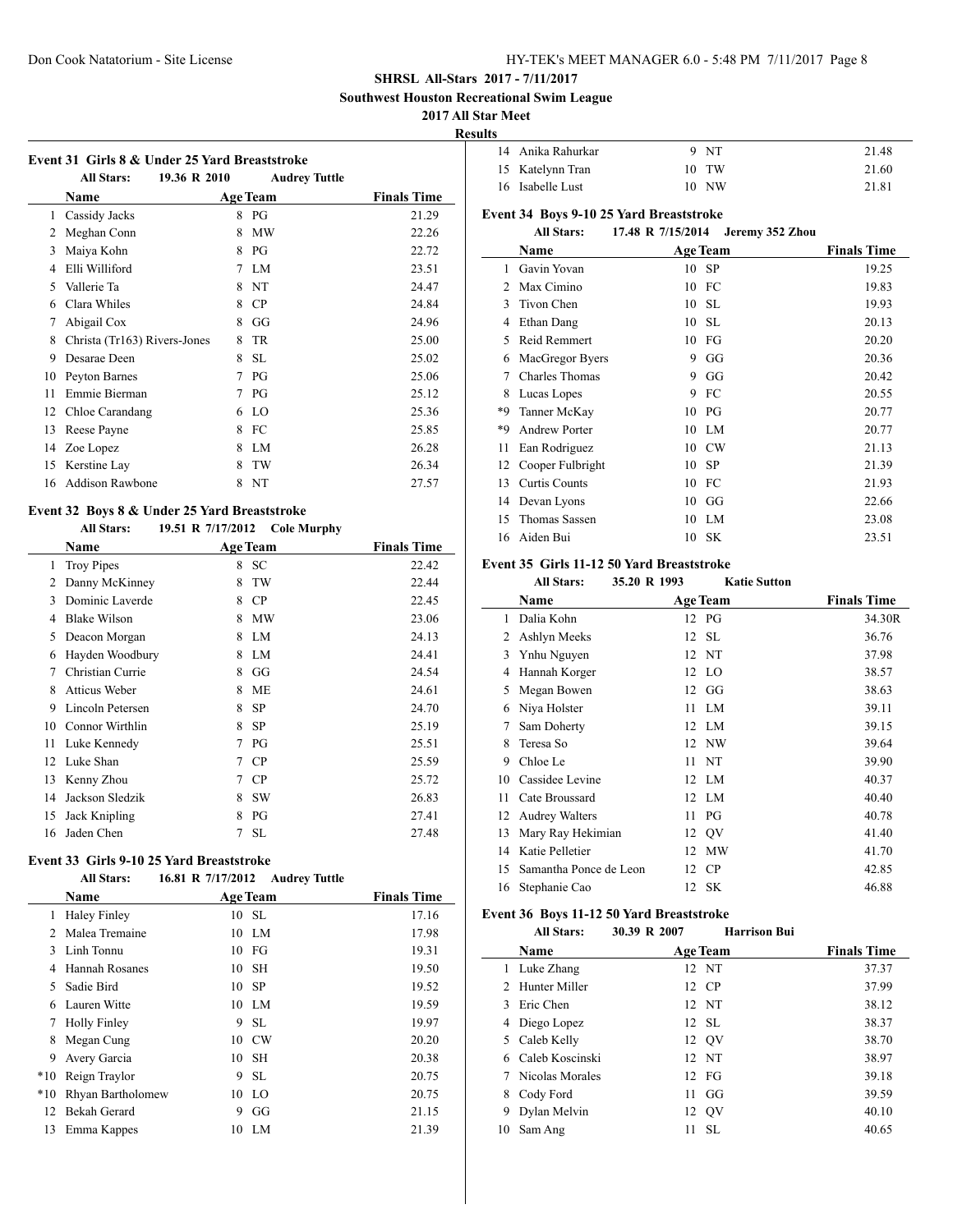**Southwest Houston Recreational Swim League**

**2017 All Star Meet**

 $\overline{\phantom{a}}$ 

 $\overline{a}$ 

**Results**

| (Event 36 Boys 11-12 50 Yard Breaststroke) |    |                      |                    |  |  |
|--------------------------------------------|----|----------------------|--------------------|--|--|
| Name                                       |    | <b>Age Team</b>      | <b>Finals Time</b> |  |  |
| 11 Tim Dyukov                              |    | $11 \quad \text{FG}$ | 40.69              |  |  |
| 12 Ethan Cung                              |    | 12 CW                | 40.94              |  |  |
| 13 Philip Miller                           |    | 12 CP                | 41.51              |  |  |
| 14 Adrian Chila                            | 11 | - CP                 | 41.58              |  |  |
| 15 Adam Grand                              |    | 12 MW                | 44.34              |  |  |
| 16 Jacob (Tr200) Acuna                     |    | TR                   | 45.66              |  |  |

#### **Event 37 Girls 13-14 50 Yard Breaststroke**

#### **All Stars: 32.90 R 1994 Katie Sutton**

|    | <b>Name</b>      | <b>Age Team</b> | <b>Finals Time</b> |
|----|------------------|-----------------|--------------------|
| 1  | Killian Gibson   | 14 PG           | 34.16              |
| 2  | Selin Degirmenci | 14 LO           | 35.44              |
| 3  | Summer Hall      | PG<br>14        | 36.10              |
| 4  | Victoria Vann    | 14 SW           | 36.22              |
| 5  | Sydney Janik     | 14 LO           | 36.30              |
| 6  | Meagan Walters   | 13 PG           | 36.63              |
| 7  | Mackenzie Rock   | 14 GG           | 36.85              |
| 8  | Tiffany Yan      | FC<br>14        | 37.06              |
| 9  | Pressly Witham   | SC<br>13        | 37.15              |
| 10 | Jori Aventurado  | 14 LM           | 37.17              |
| 11 | Allison Lee      | 13 FC           | 37.78              |
| 12 | Marta Moore      | 14 SL           | 38.01              |
| 13 | Emma Marvin      | 13 LM           | 38.11              |
| 14 | Karina Peng      | <b>CP</b><br>14 | 39.99              |
| 15 | Chloe Tedjo      | FC<br>13        | 40.16              |
| 16 | Hannah Koch      | 14 GL           | 43.49              |

### **Event 38 Boys 13-14 50 Yard Breaststroke**

|    | <b>All Stars:</b>     | 29.69 R 7/23/2013 | <b>David Kvinta</b> |                    |
|----|-----------------------|-------------------|---------------------|--------------------|
|    | Name                  | <b>Age Team</b>   |                     | <b>Finals Time</b> |
| 1  | Christian Le          | 14 NT             |                     | 29.92              |
| 2  | Ryan Dang             | 14 LO             |                     | 29.96              |
| 3  | Harrison Pao          |                   | 14 NW               | 31.32              |
| 4  | Jonas Tuttle          | 13                | GG                  | 33.59              |
| 5  | <b>Blake Prentiss</b> | 14 LM             |                     | 33.65              |
| 6  | Bibi Vu               | 14 AV             |                     | 33.73              |
| 7  | Connor Duffey         |                   | 13 MW               | 33.94              |
| 8  | Jason Wu              | 14 CP             |                     | 34.18              |
| 9  | Darius Sanchez        | 14 ST             |                     | 34.50              |
| 10 | Luke Geach            | 13 SL             |                     | 34.52              |
| 11 | Kris Spells           | 13 LO             |                     | 34.74              |
| 12 | Tristan Salazar       | 14 PG             |                     | 34.83              |
| 13 | Garrett Goolsby       | 14 SC             |                     | 34.99              |
| 14 | Anthony Montenegro    | 14 SL             |                     | 35.05              |
| 15 | Marlos Smith          | 14 SC             |                     | 35.24              |
| 16 | JJ Grayson            | 13 AV             |                     | 37.51              |

### **Event 39 Girls 15-18 50 Yard Breaststroke**

| <b>All Stars:</b> | 32.12 R 1998 | <b>Kristen Akromis</b> |                    |
|-------------------|--------------|------------------------|--------------------|
| <b>Name</b>       |              | Age Team               | <b>Finals Time</b> |
| 1 Sophie Gibson   |              | 16 PG                  | 33.15              |
| 2 Hannah Bohnsack |              | 18 FC                  | 33.68              |
| 3 Linnell Gomez   |              | $17$ SL                | 34.58              |
| 4 Katie Groth     |              | 17 SC                  | 34.75              |
| 5 Gabriella Alas  |              | <b>MW</b>              | 34.80              |

|   | 6 Tiffany Dormiani | 17 SL | 35.16 |
|---|--------------------|-------|-------|
|   | Lia Rebollido      | 15 NT | 35.35 |
| 8 | Brazil Bartholomew | 15 LO | 35.61 |
| 9 | Hannah Chiu        | 18 FC | 35.72 |
|   | *10 Elsheth Chow   | 17 ME | 36.21 |
|   | *10 Maddie Lu      | 16 NT | 36.21 |
|   | 12 Claire Donovan  | 17 LO | 36.29 |
|   | 13 Emily Awadin    | 16 LO | 36.42 |
|   | 14 Ayanna Mckenzie | 16 ST | 36.43 |
|   | 15 Jo Kate Gosda   | 17 FC | 36.53 |
|   | 16 Alaina Peng     | 16 CP | 36.58 |

#### **Event 40 Boys 15-18 50 Yard Breaststroke**

**All Stars: 26.75 R 7/23/2013 Harrison Bui**

|    | Name              |    | <b>Age Team</b> | <b>Finals Time</b> |  |  |
|----|-------------------|----|-----------------|--------------------|--|--|
| 1  | Luke Pelletier    |    | 18 MW           | 28.20              |  |  |
| 2  | John Hetherington | 18 | МE              | 29.41              |  |  |
| 3  | Marcus Gaffney    | 16 | -SW             | 29.69              |  |  |
| 4  | Jake Gamble       | 17 | GG              | 29.78              |  |  |
| 5  | Andrew Wang       |    | 16 LO           | 29.84              |  |  |
| 6  | Aaron O'Reilly    |    | $18$ GG         | 29.87              |  |  |
| 7  | Jonah Balenene    |    | 16 LO           | 29.95              |  |  |
| 8  | Dhruva Karkada    |    | 18 LO           | 30.10              |  |  |
| 9  | Cameron Villamil  | 18 | AV              | 30.23              |  |  |
| 10 | Reese Kelly       |    | 15 QV           | 30.25              |  |  |
| 11 | Jack Gentile      | 18 | TW              | 30.34              |  |  |
| 12 | Mason Hoover      |    | 16 QV           | 30.53              |  |  |
| 13 | Luis Mueller      | 17 | GG              | 31.08              |  |  |
| 14 | Mason Imrie       |    | 16 PG           | 31.09              |  |  |
| 15 | Kevin Chau        |    | 15 SL           | 31.14              |  |  |
| 16 | Kameron Villafana |    | 15 LO           | 31.32              |  |  |

#### **Event 41 Girls 8 & Under 25 Yard Backstroke**

| <b>All Stars:</b> |   |                                   |                                            |
|-------------------|---|-----------------------------------|--------------------------------------------|
| Name              |   |                                   | <b>Finals Time</b>                         |
| Cassidy Jacks     | 8 | PG                                | 19.33                                      |
| Aly Ramirez       | 8 | NW                                | 19.45                                      |
| Peyton Barnes     | 7 | PG                                | 19.89                                      |
| Maiya Kohn        | 8 | PG                                | 21.10                                      |
|                   | 8 | GG                                | 21.14                                      |
| Avery Adamson     | 8 | PG                                | 21.29                                      |
| Desarae Deen      | 8 | SL.                               | 21.30                                      |
| Vallerie Ta       | 8 | NT                                | 21.40                                      |
| Meghan Conn       | 8 | <b>MW</b>                         | 22.02                                      |
| Ryann Bingham     | 8 | FC                                | 22.78                                      |
| Reagan Squires    | 8 | FG                                | 22.80                                      |
| Emeline Day       | 8 | SC                                | 22.88                                      |
| Kim Kulow         | 8 | NT                                | 23.40                                      |
| Abbie Bridges     | 8 | <b>CW</b>                         | 23.50                                      |
| Julia Chang       | 6 | <b>SW</b>                         | 23.79                                      |
| Emma Nguyen       | 8 | <b>SK</b>                         | 24.10                                      |
|                   |   | 18.02 R 1998<br>Jolie DeLongchamp | <b>Kimberly Baumann</b><br><b>Age Team</b> |

### **Event 42 Boys 8 & Under 25 Yard Backstroke**

| <b>All Stars:</b> | 17.93 R 1999 | <b>Tyler Mack</b> |                    |
|-------------------|--------------|-------------------|--------------------|
| <b>Name</b>       | Age Team     |                   | <b>Finals Time</b> |
| 1 Caleb Ulrey     | 8 ME         |                   | 1997               |
| 2 Tyler Thurman   | 8 CW         |                   | 20.89              |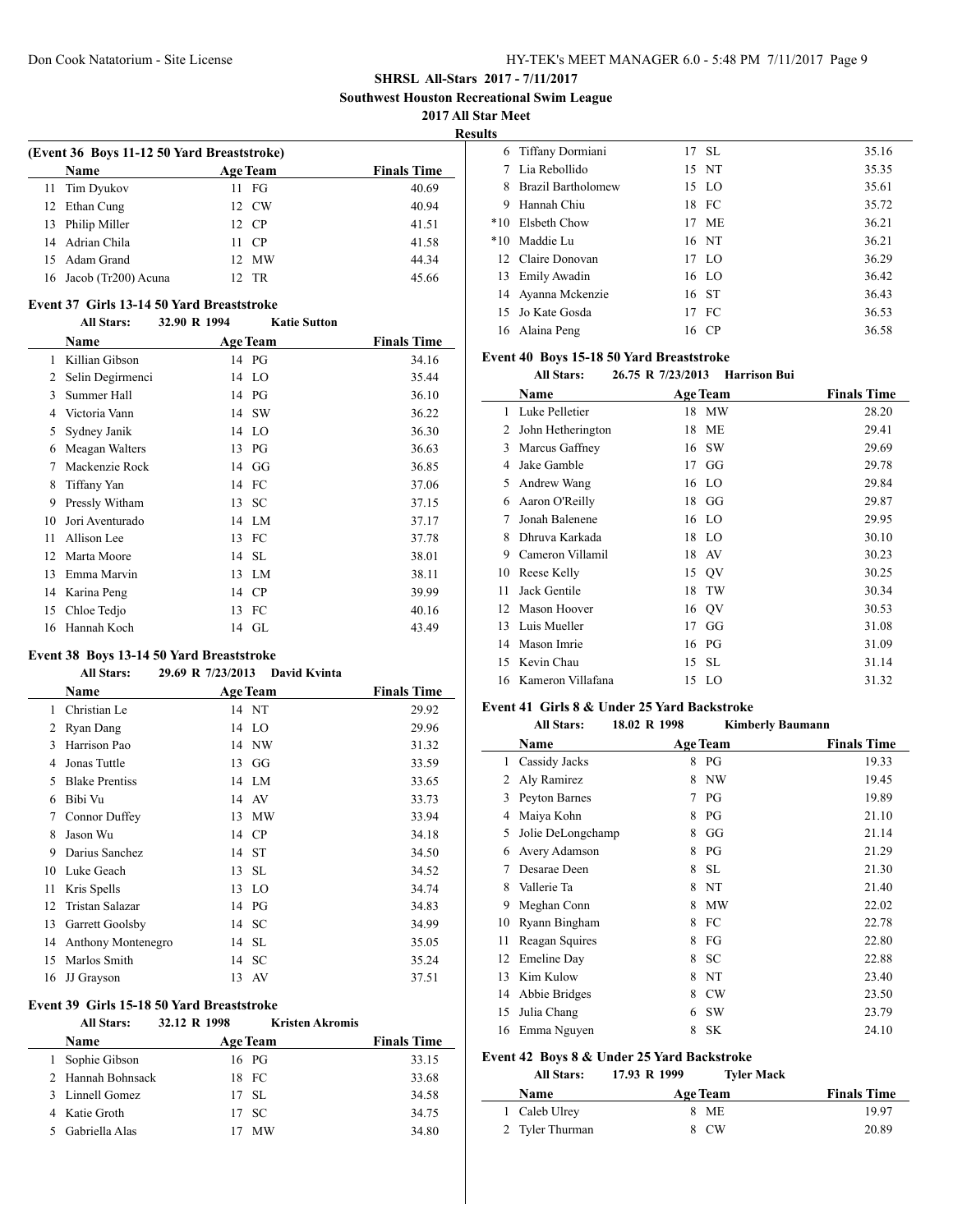**Southwest Houston Recreational Swim League**

#### **2017 All Star Meet**

**Results**

L.

|                                                      | (Event 42 Boys 8 & Under 25 Yard Backstroke) |                |       |  |  |  |
|------------------------------------------------------|----------------------------------------------|----------------|-------|--|--|--|
| <b>Name</b><br><b>Age Team</b><br><b>Finals Time</b> |                                              |                |       |  |  |  |
| 3                                                    | Nathan Oldroyd                               | LM<br>8        | 21.04 |  |  |  |
| 4                                                    | Luke Chapman                                 | NT<br>8        | 21.49 |  |  |  |
| 5                                                    | <b>Troy Pipes</b>                            | 8<br><b>SC</b> | 21.63 |  |  |  |
| 6                                                    | Kenny Zhou                                   | CP.<br>7       | 21.87 |  |  |  |
| 7                                                    | <b>Brody Bartee</b>                          | <b>SP</b><br>8 | 22.11 |  |  |  |
| 8                                                    | Vincent Galvez                               | 7<br>AV        | 22.13 |  |  |  |
| 9                                                    | Jacob Martinez                               | LM.<br>8       | 22.59 |  |  |  |
| 10                                                   | Dylan Justice                                | CP.<br>7       | 23.09 |  |  |  |
| 11                                                   | Danny McKinney                               | TW<br>8        | 23.14 |  |  |  |
| 12.                                                  | Dc Channell                                  | <b>SK</b><br>8 | 23.28 |  |  |  |
| 13                                                   | Hayden Woodbury                              | LM<br>8        | 23.35 |  |  |  |
| 14                                                   | Atticus Weber                                | ME<br>8        | 23.41 |  |  |  |
| 15                                                   | <b>Brandon Boyt</b>                          | <b>SW</b><br>8 | 23.73 |  |  |  |
| 16                                                   | Jaden Chen                                   | <b>SL</b>      | 23.98 |  |  |  |

#### **Event 43 Girls 9-10 25 Yard Backstroke**

|    | <b>All Stars:</b>    | 15.22 R 2002 | <b>Jayme Gee</b> |                    |
|----|----------------------|--------------|------------------|--------------------|
|    | Name                 |              | <b>Age Team</b>  | <b>Finals Time</b> |
| 1  | <b>Haley Finley</b>  | 10           | <b>SL</b>        | 16.27              |
| 2  | Sadie Bird           | 10           | <b>SP</b>        | 17.04              |
| 3  | Lindsey Nguyen       | 10           | AV               | 17.15              |
| 4  | Mena Demafiles       | 10           | LM               | 17.99              |
| 5  | Anika Rahurkar       | 9            | NT               | 18.29              |
| 6  | Bailey Blackburn     | 10           | NT               | 18.60              |
| 7  | Annie Clement        | 10           | NW               | 18.84              |
| 8  | Hannah Rosanes       | 10           | <b>SH</b>        | 18.85              |
| 9  | Addie Blackburn      | 10           | NT               | 19.04              |
| 10 | Meleah (Tr231) Ruggs | 9            | TR               | 19.05              |
| 11 | Malea Tremaine       | 10           | LM               | 19.06              |
| 12 | Nicole Dibos         | 10           | <b>SH</b>        | 19.18              |
| 13 | <b>Brooke Barnes</b> | 10           | PG               | 19.34              |
| 14 | Angela Cui           | 9            | <b>SW</b>        | 20.14              |
| 15 | <b>Holly Finley</b>  | 9            | <b>SL</b>        | 20.17              |
| 16 | Reign Traylor        | 9            | <b>SL</b>        | 20.73              |

### **Event 44 Boys 9-10 25 Yard Backstroke**

|    | <b>All Stars:</b>    | 14.93 R 1995 | <b>Eric Naples</b> |                    |
|----|----------------------|--------------|--------------------|--------------------|
|    | Name                 |              | <b>Age Team</b>    | <b>Finals Time</b> |
| 1  | Andrew Ta            |              | 10 NT              | 16.71              |
| 2  | Jack Boysen          |              | 10 CW              | 16.92              |
| 3  | <b>Thomas Sassen</b> |              | 10 LM              | 17.40              |
| 4  | Justin Chacon        |              | 10 AV              | 17.84              |
| 5  | Kyle Chapman         | 9            | NT                 | 17.96              |
| 6  | Logan Bartee         | 10           | <b>SP</b>          | 18.00              |
| 7  | Tivon Chen           | 10           | <b>SL</b>          | 18.19              |
| 8  | Ethan Dang           |              | 10 SL              | 18.44              |
| 9  | Max Cimino           |              | 10 FC              | 18.78              |
| 10 | Tanner McKay         |              | 10 PG              | 19.58              |
| 11 | Gavin Yovan          | 10           | <b>SP</b>          | 20.07              |
| 12 | MacGregor Byers      | 9            | GG                 | 20.11              |
| 13 | <b>Rhett Carroll</b> | 10           | GG                 | 20.39              |
| 14 | Vincent Pham         | 9            | <b>SK</b>          | 20.40              |
| 15 | Ben Chau             | 10           | <b>SL</b>          | 20.81              |
| 16 | Curtis Counts        | 10           | FC                 | 21.00              |

|               | <b>All Stars:</b>    | 31.73 R 2001 | <b>Becca Gosda</b> |                    |
|---------------|----------------------|--------------|--------------------|--------------------|
|               | Name                 |              | <b>Age Team</b>    | <b>Finals Time</b> |
| 1             | Courtney Goolsby     |              | 12 SC              | 32.99              |
| $\mathcal{L}$ | Dalia Kohn           | 12           | PG                 | 33.58              |
| 3             | Caroline Hendrickson | 12           | <b>SW</b>          | 34.40              |
| 4             | Teresa So            |              | 12 NW              | 35.14              |
| 5             | Grace Janik          |              | 12 LO              | 35.79              |
| 6             | Hannah Korger        |              | 12 LO              | 35.90              |
| 7             | Ynhu Nguyen          |              | 12 NT              | 35.93              |
| 8             | Sidney Nguyen        |              | 12 AV              | 35.94              |
| 9             | Kaitlyn Janak        |              | 12 SP              | 36.06              |
| 10            | Gaby Smith           |              | 12 SC              | 36.09              |
| 11            | Alee Blatner         | 12           | AV                 | 36.88              |
| 12            | Caitlin Herring      | 11           | SС                 | 37.25              |
| 13            | Reese Billedo        | 12           | GG                 | 37.42              |
| 14            | Emarie Schweikhardt  | 12           | NT                 | 37.61              |
| 15            | Tori Muldowney       | 12           | МE                 | 39.84              |
| 16            | Stephanie Cao        |              | 12 SK              | 42.75              |

#### **Event 46 Boys 11-12 50 Yard Backstroke**

**Event 45 Girls 11-12 50 Yard Backstroke**

## **All Stars: 27.83 R 2007 Harrison Bui**

|    | Name                 |    | <b>Age Team</b> | <b>Finals Time</b> |
|----|----------------------|----|-----------------|--------------------|
| 1  | Diego Lopez          |    | 12 SL           | 33.29              |
| 2  | James Farr           |    | 12 SP           | 33.96              |
| 3  | Eric Chen            |    | 12 NT           | 34.18              |
| 4  | Hunter Miller        |    | 12 CP           | 34.64              |
| 5  | Adrian Chila         | 11 | <b>CP</b>       | 36.09              |
| 6  | Caleb Koscinski      |    | 12 NT           | 36.16              |
| 7  | Nicholas Chance      |    | 12 FG           | 37.10              |
| 8  | <b>Chase Francis</b> | 12 | МE              | 37.34              |
| 9  | Sam Ang              | 11 | SL.             | 37.36              |
| 10 | Aidan Niznik         | 12 | MW              | 37.61              |
| 11 | Philip Miller        |    | 12 CP           | 38.02              |
| 12 | William Mallory      |    | 12 QV           | 38.42              |
| 13 | Luke Stratton        | 11 | <b>SP</b>       | 38.46              |
| 14 | Weston Hawryluk      |    | 12 NT           | 38.60              |
| 15 | Caleb Kelly          |    | 12 QV           | 40.24              |
| 16 | Jacob (Tr200) Acuna  | 12 | TR              | 47.58              |

#### **Event 47 Girls 13-14 50 Yard Backstroke**

| <b>All Stars:</b> | 29.29 R 2006 | <b>Callye Baker</b> |
|-------------------|--------------|---------------------|

|               | Name                |    | <b>Age Team</b> | <b>Finals Time</b> |
|---------------|---------------------|----|-----------------|--------------------|
|               | Marta Moore         |    | 14 SL           | 31.05              |
| $\mathcal{L}$ | Jori Aventurado     |    | 14 LM           | 31.15              |
| 3             | Allison Lee         |    | 13 FC           | 31.16              |
| 4             | Gloria Chen         |    | 14 FC           | 31.27              |
| 5.            | Tiffany Yan         |    | 14 FC           | 31.45              |
| 6             | Summer Hall         |    | 14 PG           | 32.08              |
|               | Darian McMillen     |    | 13 SC           | 32.46              |
| 8             | <b>Sydney Dang</b>  |    | 14 SL           | 32.75              |
| 9             | <b>Brooke Byers</b> |    | $13 \text{ GG}$ | 33.01              |
| 10            | Victoria Vann       |    | 14 SW           | 33.33              |
| 11            | Elise Macha         |    | 14 PG           | 33.45              |
| 12            | Karina Peng         |    | 14 CP           | 34.19              |
| 13            | Delaney Armiger     | 13 | -SL             | 34.50              |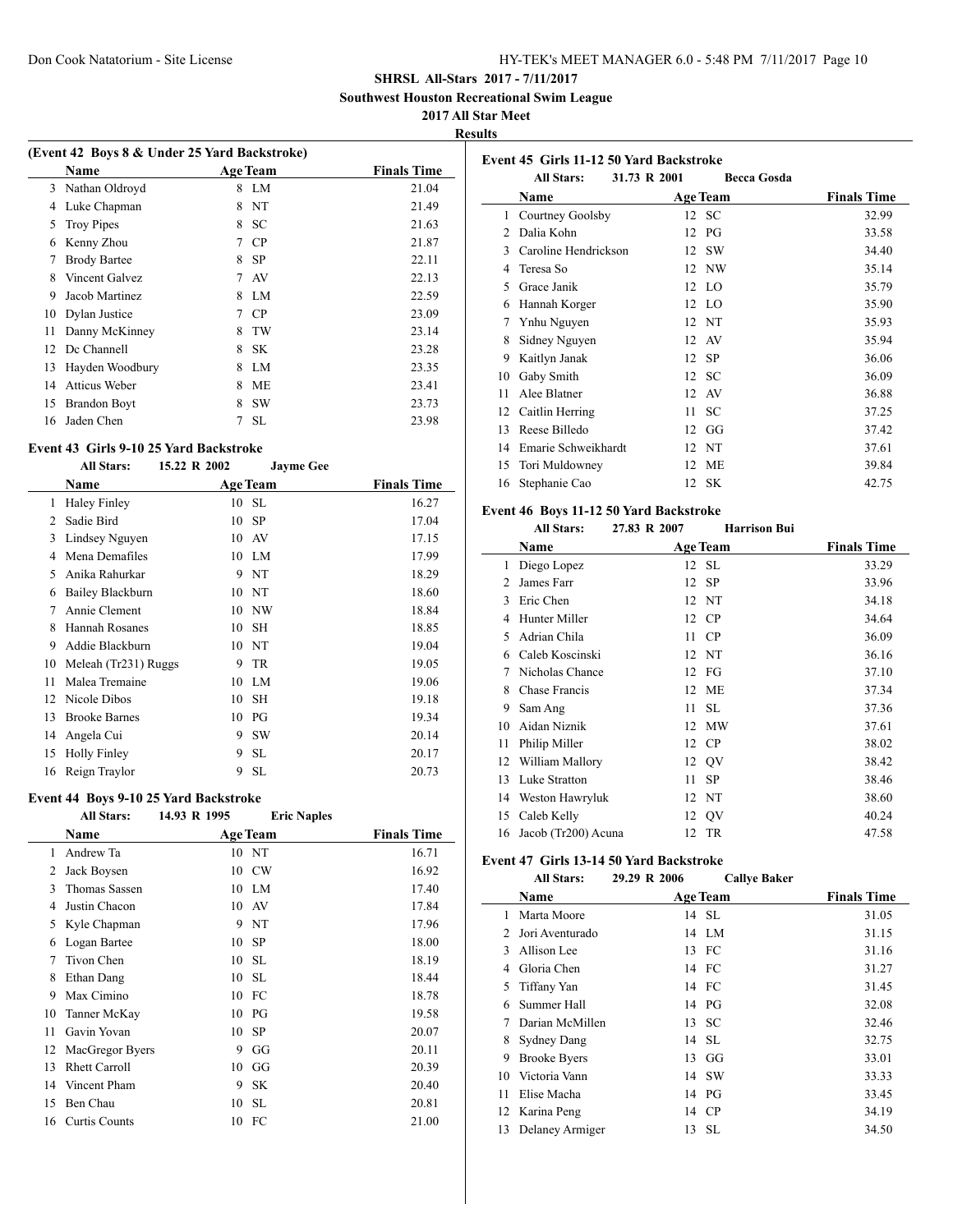**Southwest Houston Recreational Swim League**

**2017 All Star Meet**

**Results**

| (Event 47 Girls 13-14 50 Yard Backstroke) |                 |                    |  |  |
|-------------------------------------------|-----------------|--------------------|--|--|
| Name                                      | <b>Age Team</b> | <b>Finals Time</b> |  |  |
| 14 Chloe Tedio                            | 13 FC           | 34.96              |  |  |
| 15 Grace Mabry                            | 14 LO           | 35.20              |  |  |
| 16 Kendall (Tr239) Sullivan               | 14 TR           | 37.28              |  |  |

#### **Event 48 Boys 13-14 50 Yard Backstroke**

#### **All Stars: 26.66 R 1999 Tommy Hickman**

|    | Name                    | <b>Age Team</b> | <b>Finals Time</b> |
|----|-------------------------|-----------------|--------------------|
| 1  | Ryan Dang               | 14 LO           | 28.02              |
| 2  | Garrett Goolsby         | 14 SC           | 29.13              |
| 3  | Marlos Smith            | 14 SC           | 30.30              |
| 4  | Christian Le            | 14 NT           | 30.44              |
| 5  | Luke Keenan             | 14 GG           | 30.94              |
| 6  | Tristan Salazar         | 14 PG           | 31.29              |
| 7  | Kyle Schofield          | 14 LO           | 31.36              |
| 8  | Harrison Pao            | 14 NW           | 32.19              |
| 9  | Zane Councill           | 13 NT           | 32.47              |
| 10 | Bryan Leal              | 14 PG           | 32.59              |
| 11 | Luke Botard             | 14 SW           | 32.88              |
| 12 | Bibi Vu                 | 14 AV           | 33.14              |
| 13 | Eric Melvin             | 14 QV           | 33.16              |
| 14 | Timothy So              | 14 NW           | 33.34              |
| 15 | William Ngo             | 14 AV           | 34.10              |
| 16 | <b>Brandon Schuette</b> | 14 GL           | 37.19              |

#### **Event 49 Girls 15-18 50 Yard Backstroke**

|    | <b>All Stars:</b> | 27.66 R 7/14/2015 Christy Lee |               |                    |
|----|-------------------|-------------------------------|---------------|--------------------|
|    | Name              | <b>Age Team</b>               |               | <b>Finals Time</b> |
| 1  | Mini Ganguly      | 17 FC                         |               | 29.51              |
| 2  | Maddie Jacks      | 16 PG                         |               | 29.94              |
| 3  | Pearlyn Szeto     | 17 LM                         |               | 30.12              |
| 4  | Neesha Muttu      | 17                            | AV            | 30.61              |
| 5  | Ellysse Nguyen    | 16                            | AV            | 31.07              |
| 6  | Jo Kate Gosda     | 17                            | FC            | 31.15              |
| 7  | Katie Groth       | 17                            | <b>SC</b>     | 31.18              |
| 8  | Hannah Chiu       | 18 FC                         |               | 31.81              |
| 9  | Madison Beauchamp | 15 SC                         |               | 31.87              |
| 10 | Zoe Holden        | 15 SL                         |               | 31.88              |
| 11 | Lia Rebollido     | 15 NT                         |               | 32.03              |
| 12 | Olivia Jackson    | 16 LO                         |               | 32.13              |
| 13 | Alaina Peng       | 16 CP                         |               | 32.16              |
| 14 | Claire Donovan    | 17                            | <sup>LO</sup> | 32.30              |
| 15 | Anne Marie Jurica | 15                            | MW            | 32.45              |
| 16 | Mona Lemus        | 18 TW                         |               | 36.17              |

### **Event 50 Boys 15-18 50 Yard Backstroke**

### **All Stars: 24.00 R 7/23/2013 Harrison Bui**

| Name           |                                                                                     | <b>Finals Time</b>                                                                      |
|----------------|-------------------------------------------------------------------------------------|-----------------------------------------------------------------------------------------|
| Cole Calabrese |                                                                                     | 25.68                                                                                   |
|                |                                                                                     | 25.75                                                                                   |
| Joshua Zhuang  |                                                                                     | 26.31                                                                                   |
|                |                                                                                     | 26.74                                                                                   |
|                |                                                                                     | 26.82                                                                                   |
|                |                                                                                     | 27.29                                                                                   |
|                |                                                                                     | 27.33                                                                                   |
| Kyle Brechtel  |                                                                                     | 27.34                                                                                   |
|                | 2 Matthew Milad<br>4 Caleb Zhuang<br>5 Tristan Bauer<br>Aaron Pan<br>Marcus Gaffney | <b>Age Team</b><br>18 CW<br>17 FC<br>18 SH<br>18 SH<br>17 SW<br>17 FC<br>16 SW<br>18 MW |

| IJ. |                    |     |         |       |
|-----|--------------------|-----|---------|-------|
|     | 9 Aaron O'Reilly   |     | 18 GG   | 27.45 |
| 10  | James Clancy       |     | 18 SW   | 27.54 |
|     | 11 Alan Nguyen     |     | 16 SL   | 28.18 |
|     | 12 Jake Gamble     |     | $17$ GG | 28.21 |
| 13  | Gabe Lenz          |     | 16 MW   | 28.40 |
|     | 14 Ryan Harris     |     | 16 SW   | 28.56 |
|     | 15 Mason Imrie     |     | 16 PG   | 29.26 |
|     | 16 Cameron Leavitt | 18. | TW      | 30.49 |

### **Event 51 Girls 8 & Under 25 Yard Butterfly**

#### **All Stars: 16.46 R 2004 Kaitlyn Swinney**

|    | Name                         |   | <b>Age Team</b> | <b>Finals Time</b> |
|----|------------------------------|---|-----------------|--------------------|
| 1  | Cassidy Jacks                |   | 8 PG            | 17.71              |
| 2  | Maiya Kohn                   | 8 | PG              | 17.93              |
| 3  | Aly Ramirez                  | 8 | NW              | 19.04              |
| 4  | Reagan Squires               | 8 | FG              | 19.11              |
| 5  | Vallerie Ta                  | 8 | NT              | 19.96              |
| 6  | Desarae Deen                 | 8 | <b>SL</b>       | 20.31              |
| 7  | Peyton Barnes                | 7 | PG              | 20.38              |
| 8  | Jolie DeLongchamp            | 8 | GG              | 20.76              |
| 9  | Meghan Conn                  | 8 | MW              | 21.23              |
| 10 | Reese Payne                  | 8 | FC              | 21.56              |
| 11 | Elli Williford               | 7 | LM              | 21.65              |
| 12 | Ellie Singleton              | 8 | NW              | 21.79              |
| 13 | Ella Rodriguez               | 7 | <b>CW</b>       | 22.02              |
| 14 | Kim Kulow                    | 8 | NT              | 22.09              |
| 15 | Christa (Tr163) Rivers-Jones | 8 | <b>TR</b>       | 22.67              |
| 16 | Avery Adamson                | 8 | PG              | 22.78              |

# **Event 52 Boys 8 & Under 25 Yard Butterfly**

|    | <b>All Stars:</b>      | 15.94 R 1985 | <b>Jason Miles</b> |                    |
|----|------------------------|--------------|--------------------|--------------------|
|    | Name                   |              | <b>Age Team</b>    | <b>Finals Time</b> |
| 1  | <b>Atticus Weber</b>   | 8            | ME                 | 19.09              |
| 2  | <b>Brylon Phillips</b> | 7            | LM                 | 19.22              |
| 3  | Allen Salgado          | 8            | <b>SL</b>          | 19.61              |
| 4  | Kenny Zhou             | 7            | <b>CP</b>          | 20.58              |
| 5  | <b>Blake Wilson</b>    | 8            | MW                 | 20.93              |
| 6  | Christian Currie       | 8            | GG                 | 20.97              |
| 7  | Dominic Laverde        | 8            | CP                 | 21.63              |
| 8  | <b>Troy Pipes</b>      | 8            | <b>SC</b>          | 21.71              |
| 9  | Danny McKinney         | 8            | TW                 | 22.12              |
| 10 | Hayden Woodbury        | 8            | LM                 | 22.26              |
| 11 | Bo Cimino              | 7            | FC                 | 22.43              |
| 12 | Jaden Chen             | 7            | <b>SL</b>          | 22.75              |
| 13 | Caleb Ulrey            | 8            | ME                 | 23.00              |
| 14 | <b>Brody Bartee</b>    | 8            | <b>SP</b>          | 23.13              |
| 15 | Will Gibson            | 7            | LM                 | 23.40              |
| 16 | Vincent Galvez         | 7            | AV                 | 25.89              |
|    | Dc Channell            | 8            | <b>SK</b>          | DO                 |

#### **Event 53 Girls 9-10 25 Yard Butterfly**

 $\overline{a}$ 

#### **All Stars: 14.46 R 2002 Jayme Gee**

| <b>Name</b>      | <b>Age Team</b> | <b>Finals Time</b> |
|------------------|-----------------|--------------------|
| Sadie Bird       | 10 SP           | 14.53              |
| 2 Haley Finley   | 10 SL           | 14.59              |
| 3 Malea Tremaine | 10 LM           | 15.43              |
| 4 Jazz Lin       | 10 MW           | 15.54              |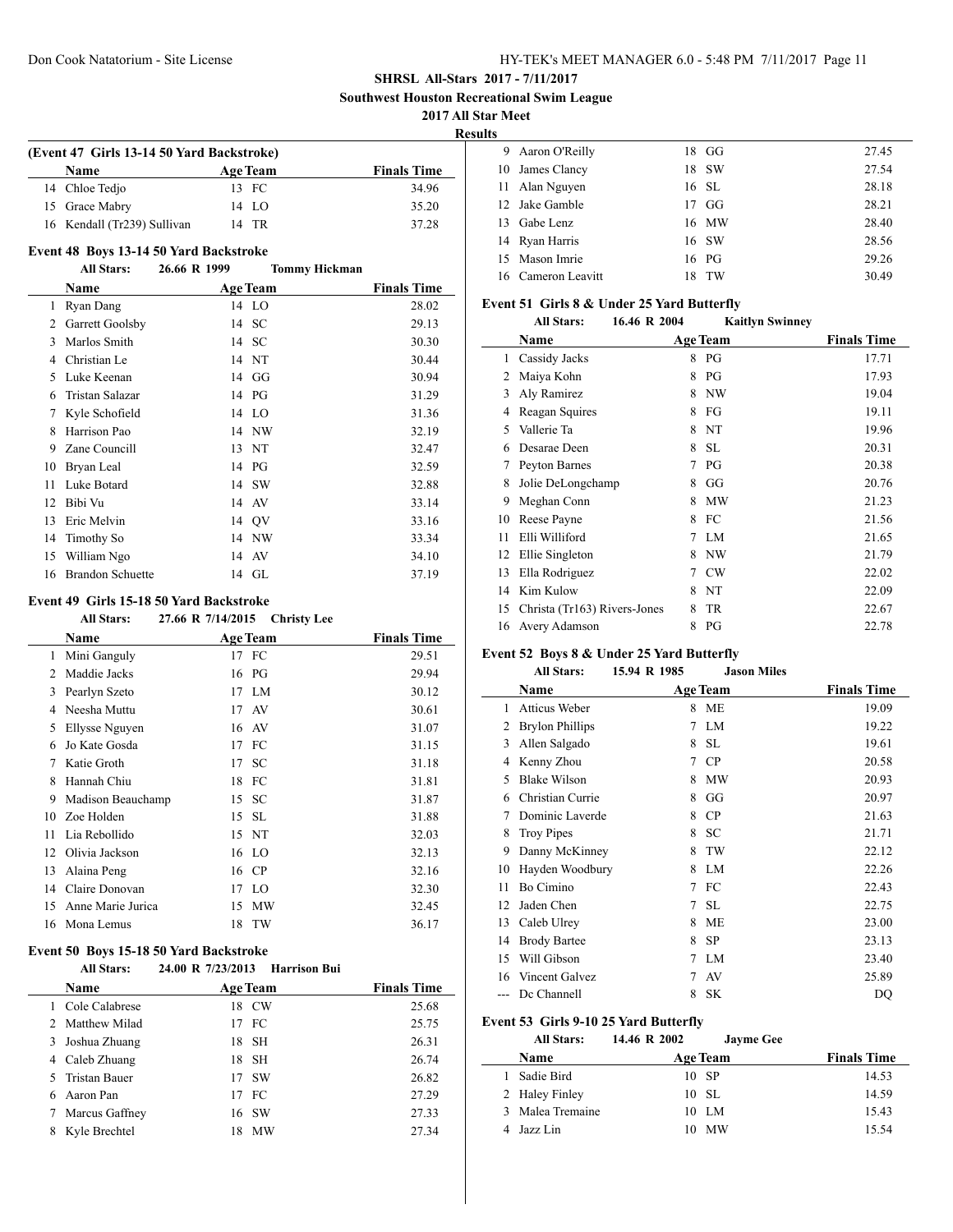**Southwest Houston Recreational Swim League**

#### **2017 All Star Meet**

**Results**

|    | (Event 53 Girls 9-10 25 Yard Butterfly) |    |                 |                    |  |  |
|----|-----------------------------------------|----|-----------------|--------------------|--|--|
|    | <b>Name</b>                             |    | <b>Age Team</b> | <b>Finals Time</b> |  |  |
| 5. | Ella Kayes                              | 10 | QV              | 15.75              |  |  |
| 6  | Nicole Dibos                            | 10 | <b>SH</b>       | 15.87              |  |  |
|    | Reign Traylor                           | 9  | -SL             | 15.97              |  |  |
| 8  | Adriana Consoli                         | 10 | - NT            | 16.01              |  |  |
| 9  | Lindsey Nguyen                          |    | 10 AV           | 16.09              |  |  |
| 10 | Ally Ortiz                              | 9  | <b>ME</b>       | 16.15              |  |  |
| 11 | Mena Demafiles                          | 10 | LM.             | 16.54              |  |  |
| 12 | Addie Blackburn                         |    | 10 N            | 16.60              |  |  |
| 13 | Linh Tonnu                              | 10 | - FG            | 17.16              |  |  |
| 14 | Michelle Karaali                        | 10 | NW              | 17.66              |  |  |
| 15 | <b>Holly Finley</b>                     | 9  | <b>SL</b>       | 18.92              |  |  |
| 16 | Katelynn Tran                           | 10 | TW              | 19.03              |  |  |

#### **Event 54 Boys 9-10 25 Yard Butterfly**

### **All Stars: 14.38 R 1995 Steven Hogan**

|    | Name                 |    | <b>Age Team</b> | <b>Finals Time</b> |
|----|----------------------|----|-----------------|--------------------|
| 1  | Jack Boysen          |    | 10 CW           | 14.33R             |
| 2  | Sawyer Patton        |    | 10 FC           | 15.05              |
| 3  | Andrew Ta            |    | 10 NT           | 15.42              |
| 4  | Tivon Chen           | 10 | <b>SL</b>       | 15.90              |
| 5  | Carter Love          |    | $10\quad G$     | 16.07              |
| 6  | <b>Thomas Sassen</b> |    | 10 LM           | 16.41              |
| 7  | Cade Doherty         |    | 10 LM           | 16.46              |
| 8  | Justin Chacon        |    | 10 AV           | 16.67              |
| 9  | Max Cimino           |    | 10 FC           | 16.94              |
| 10 | Joey Constantino     | 10 | <b>SP</b>       | 17.11              |
| 11 | Aven Gorriaran       | 10 | GG              | 17.33              |
| 12 | MacGregor Byers      | 9  | GG              | 17.51              |
| 13 | Charles Thomas       | 9  | GG              | 18.84              |
| 14 | Carter Richards      | 10 | GG              | 18.95              |
| 15 | Nicolas De la Cruz   | 10 | <b>SK</b>       | 23.18              |
|    | Patrick Love         | 9  | <b>SP</b>       | NS                 |

# **Event 55 Girls 11-12 50 Yard Butterfly**

| <b>All Stars:</b> | 29.19 R 2003 | <b>Kylee Walter</b>                      |                                                                                                 |
|-------------------|--------------|------------------------------------------|-------------------------------------------------------------------------------------------------|
| Name              |              |                                          | <b>Finals Time</b>                                                                              |
| Dalia Kohn        |              |                                          | 30.85                                                                                           |
|                   | 12           |                                          | 31.80                                                                                           |
| Hannah Korger     |              |                                          | 32.61                                                                                           |
| Ynhu Nguyen       |              |                                          | 32.63                                                                                           |
| Megan Bowen       | 12           |                                          | 32.75                                                                                           |
| Niya Holster      | 11           | LM                                       | 32.91                                                                                           |
| Sidney Nguyen     | 12           | AV                                       | 33.41                                                                                           |
|                   | 12           | <b>SW</b>                                | 33.58                                                                                           |
| Brianna Mallory   |              |                                          | 34.22                                                                                           |
| Ashlyn Meeks      |              | <b>SL</b>                                | 34.30                                                                                           |
| Teresa So         |              |                                          | 34.64                                                                                           |
| Cassidee Levine   |              |                                          | 34.67                                                                                           |
| Chloe Le          | 11           |                                          | 34.68                                                                                           |
| Caitlin Herring   | 11           | SC                                       | 35.29                                                                                           |
| Gaby Smith        | 12           | SC                                       | 35.77                                                                                           |
| Karina Saldivar   | 12           | TW                                       | 43.65                                                                                           |
|                   |              | Courtney Goolsby<br>Caroline Hendrickson | <b>Age Team</b><br>12 PG<br>- SC<br>12 LO<br>12 NT<br>GG<br>12 QV<br>12<br>12 NW<br>12 LM<br>NT |

|      | Event 56 Boys 11-12 50 Yard Butterfly |              |                     |                    |
|------|---------------------------------------|--------------|---------------------|--------------------|
|      | <b>All Stars:</b>                     | 28.81 R 1995 | <b>Ellis Welker</b> |                    |
|      | Name                                  |              | <b>Age Team</b>     | <b>Finals Time</b> |
| 1    | Caleb Kelly                           |              | 12 QV               | 31.30              |
| 2    | Ryan Mallory                          | 12           | QV                  | 32.05              |
| 3    | Makhi Moore                           |              | 12 CW               | 32.59              |
| 4    | Diego Lopez                           |              | 12 SL               | 33.35              |
| 5    | Eric Chen                             |              | 12 NT               | 33.51              |
| $*6$ | Jake Stratton                         | 11           | <b>SP</b>           | 34.44              |
| *6   | Vincent Ta                            | 11           | NT                  | 34.44              |
| 8    | Ilias Montelongo                      | 11           | <b>ST</b>           | 35.02              |
| 9    | Luke Stratton                         | 11           | <b>SP</b>           | 35.09              |
| 10   | Sam Ang                               | 11           | SL.                 | 35.31              |
| 11   | Ethan Cung                            |              | 12 CW               | 35.36              |
| 12   | William Mallory                       |              | 12 QV               | 35.54              |
| 13   | Harrison Hunter                       |              | 12 LO               | 35.65              |
| 14   | Victor Maldonado                      | 11           | AV                  | 35.79              |
| 15   | Adrian Chila                          | 11           | CP                  | 36.95              |
|      | 16 Adam Grand                         | 12           | MW                  | 37.12              |

#### **Event 57 Girls 13-14 50 Yard Butterfly**

# **All Stars: 27.93 R 2004 Kylee Walter**

|    | Name                     | <b>Age Team</b> | <b>Finals Time</b> |
|----|--------------------------|-----------------|--------------------|
| 1  | Summer Hall              | 14 PG           | 29.49              |
| 2  | Jori Aventurado          | 14 LM           | 29.56              |
| 3  | Gloria Chen              | 14 FC           | 29.63              |
| 4  | Kendall Bobo             | 14 QV           | 30.58              |
| 5  | <b>Brooke Byers</b>      | $13 \text{ GG}$ | 30.66              |
| 6  | Marta Moore              | 14 SL           | 30.95              |
| 7  | Tiffany Yan              | 14 FC           | 31.18              |
| 8  | <b>Haley Meeks</b>       | 14 SL           | 31.42              |
| 9  | Selin Degirmenci         | 14 LO           | 31.53              |
| 10 | Darian McMillen          | 13 SC           | 31.57              |
| 11 | Elise Macha              | 14 PG           | 31.70              |
| 12 | Rebecca Rock             | SH<br>13        | 32.36              |
| 13 | Chloe Tedjo              | FC<br>13        | 32.47              |
| 14 | Allison Lee              | FC<br>13        | 32.92              |
| 15 | Karina Peng              | <b>CP</b><br>14 | 33.81              |
| 16 | Kendall (Tr239) Sullivan | 14 TR           | 35.33              |

### **Event 58 Boys 13-14 50 Yard Butterfly**

#### **All Stars: 25.11 R 7/17/2012 Colin Walton**

|     | Name                  |     | <b>Age Team</b> | <b>Finals Time</b> |
|-----|-----------------------|-----|-----------------|--------------------|
| 1   | Ryan Dang             |     | 14 LO           | 26.12              |
| 2   | Garrett Goolsby       |     | 14 SC           | 26.96              |
| 3   | Glen Montenegro       |     | 14 SL           | 27.22              |
| 4   | Marlos Smith          |     | 14 SC           | 27.61              |
| 5.  | Christian Le          |     | 14 NT           | 27.74              |
| 6   | Harrison Pao          |     | 14 NW           | 27.87              |
| 7   | Luke Botard           |     | 14 SW           | 27.91              |
| *8  | Kris Spells           | 13. | <sup>LO</sup>   | 28.35              |
| *8  | Nathan Benton         |     | 14 OV           | 28.35              |
| 10  | Luke Geach            |     | 13 SL           | 28.48              |
| 11  | <b>Blake Prentiss</b> |     | 14 LM           | 28.55              |
| 12. | Austin Anderson       |     | 14 SL           | 29.19              |
| 13  | Owen Talley           |     | 14 MW           | 29.36              |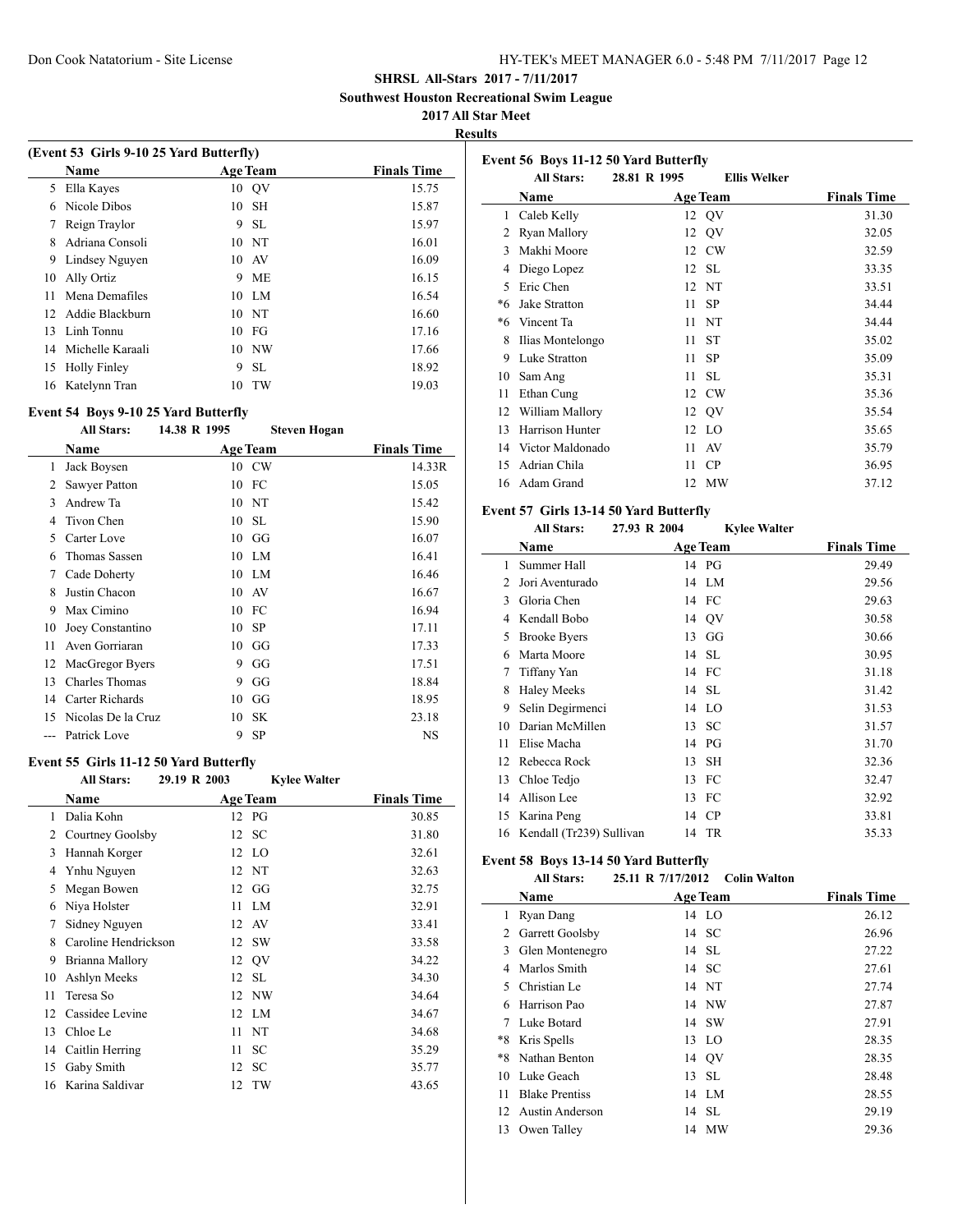**Southwest Houston Recreational Swim League**

#### **2017 All Star Meet**

**Results**

| (Event 58 Boys 13-14 50 Yard Butterfly) |                 |                    |  |  |
|-----------------------------------------|-----------------|--------------------|--|--|
| Name                                    | <b>Age Team</b> | <b>Finals Time</b> |  |  |
| 14 Austin Prevette                      | $14 \text{ G}$  | 30.30              |  |  |
| 15 JJ Grayson                           | 13 AV           | 30.57              |  |  |
| 16 Joseph Ramos                         | 13 ST           | 32.40              |  |  |

#### **Event 59 Girls 15-18 50 Yard Butterfly**

# **All Stars: 26.88 R 7/14/2015 Alex 607 Remy**

|               | Name               |    | <b>Age Team</b> | <b>Finals Time</b> |
|---------------|--------------------|----|-----------------|--------------------|
| $\mathbf{1}$  | Zari O'Connor      |    | 17 FC           | 27.51              |
| $\mathcal{L}$ | Dadrian Massey     | 16 | -SL             | 28.04              |
| 3             | Jo Kate Gosda      |    | 17 FC           | 28.11              |
| 4             | Katie Groth        | 17 | SC              | 28.43              |
| 5             | Camryn Callison    | 17 | <b>SC</b>       | 28.64              |
| 6             | Maddie Jacks       |    | 16 PG           | 28.86              |
| 7             | Alaina Peng        |    | 16 CP           | 28.92              |
| 8             | Neesha Muttu       |    | 17 AV           | 29.17              |
| 9             | Charlotte Johansen | 17 | GG              | 29.46              |
| 10            | Claire Donovan     |    | 17 LO           | 30.49              |
| 11            | Pearlyn Szeto      | 17 | LM              | 30.53              |
| 12            | Tiffany Dormiani   | 17 | SL.             | 30.56              |
| 13            | Hannah Bohnsack    | 18 | FC              | 31.15              |
| 14            | Madison Beauchamp  | 15 | SC              | 31.27              |
| 15            | Kate Mussler       | 16 | QV              | 32.15              |
|               | 16 Cassandra Soza  | 17 | ST              | 34.65              |

#### **Event 60 Boys 15-18 50 Yard Butterfly**

| <b>All Stars:</b> | 22.70 R 2004 | <b>Connor Farber</b>                   |                                                                 |
|-------------------|--------------|----------------------------------------|-----------------------------------------------------------------|
| Name              |              |                                        | <b>Finals Time</b>                                              |
| Joshua Zhuang     | 18           | SH                                     | 23.95                                                           |
| Matthew Milad     | 17           | FC                                     | 24.04                                                           |
| Jack Hendrickson  | 16           |                                        | 24.20                                                           |
| Caleb Zhuang      | 18           | <b>SH</b>                              | 24.28                                                           |
| Thomas Dorrance   | 18           | NT                                     | 24.39                                                           |
| Gabe Smith        | 17           | PG                                     | 24.74                                                           |
| Jake Gamble       | 17           |                                        | 24.86                                                           |
| Mason Imrie       |              |                                        | 24.96                                                           |
|                   | 15           |                                        | 25.20                                                           |
| Aaron O'Reilly    | 18           |                                        | 25.41                                                           |
| Cameron Villamil  | 18           |                                        | 25.63                                                           |
| Cole Calabrese    | 18           |                                        | 25.68                                                           |
| Gabe Lenz         | 16           | МW                                     | 25.75                                                           |
| Jack Gentile      | 18           | TW                                     | 25.78                                                           |
| Luke Pelletier    | 18           | <b>MW</b>                              | 25.95                                                           |
|                   | 18           | МE                                     | 26.45                                                           |
|                   |              | Kameron Villafana<br>John Hetherington | <b>Age Team</b><br>-SW<br>GG<br>16 PG<br>- LO<br>GG<br>AV<br>CW |

# **Event 61 Girls 7-8 100 Yard Freestyle Relay**

**All Stars: 1:07.76 R 2004 New Territory Tarpons**

|   | <b>Team</b>        | Relay                 | <b>Finals Time</b> |
|---|--------------------|-----------------------|--------------------|
|   | PG                 | А                     | 1:06.59R           |
|   | 1) Avery Adamson 8 | 2) Peyton Barnes 7    |                    |
|   | 3) Cassidy Jacks 8 | 4) Maiya Kohn 8       |                    |
|   | 2 FC               | А                     | 1:12.92            |
|   | 3 NT               | А                     | 1:15.24            |
|   | 1) Vallerie Ta 8   | 2) Ioanna Avlonitis 8 |                    |
|   | 3) Kim Kulow 8     | 4) Ava Consoli 8      |                    |
| 4 | NW                 | А                     | 1:15.98            |
|   |                    |                       |                    |

| 5. | GG                         | A                                 | 1:16.20 |
|----|----------------------------|-----------------------------------|---------|
|    | 1) Taryn Downey 8          | 2) Jolie DeLongchamp 8            |         |
|    | 3) Abigail Cox 8           | 4) Lily Buckner 7                 |         |
| 6  | <b>CP</b>                  | A                                 | 1:21.50 |
|    | 1) Theresa Andrews 8       | 2) Celeste Roussie 7              |         |
|    | 3) Clare Weimer 7          | 4) Clara Whiles 8                 |         |
|    | -SP                        | A                                 | 1:22.57 |
| 8  | TR                         | A                                 | 1:28.24 |
|    | 1) Braelyn (Tr159) Pryor 8 | 2) Laila (Tr217) Holmes 7         |         |
|    | 3) Blair (Tr109) Brown 7   | 4) Christa (Tr163) Rivers-Jones 8 |         |

### **Event 62 Boys 7-8 100 Yard Freestyle Relay**

|                               | 1:03.80 R 1992<br><b>All Stars:</b> | <b>Quail Valley Dolphins</b> |                    |
|-------------------------------|-------------------------------------|------------------------------|--------------------|
|                               | Team                                | Relay                        | <b>Finals Time</b> |
| 1                             | CP                                  | A                            | 1:12.64            |
|                               | 1) Kenny Zhou 7                     | 2) Luke Shan 7               |                    |
|                               | 3) Anthony Schroer 7                | 4) Dominic Laverde 8         |                    |
| $\mathfrak{D}_{\mathfrak{p}}$ | <b>SP</b>                           | A                            | 1:12.80            |
| $\mathbf{3}$                  | LM                                  | A                            | 1:14.55            |
|                               | 1) Will Gibson 7                    | 2) Jacob Martinez 8          |                    |
|                               | 3) Hayden Woodbury 8                | 4) Nathan Oldroyd 8          |                    |
| 4                             | GG                                  | A                            | 1:15.08            |
|                               | 1) Jack Boudreaux 7                 | 2) Noah Snyder 7             |                    |
|                               | 3) Charlie Ford 8                   | 4) Christian Currie 8        |                    |
| 5.                            | <b>SW</b>                           | A                            | 1:17.62            |
|                               | 1) Jackson Rutledge 7               | 2) Andrew Tegtmeier 8        |                    |
|                               | 3) Jackson Sledzik 8                | 4) Brandon Boyt 8            |                    |
| 6                             | <b>SC</b>                           | A                            | 1:18.74            |
| 7                             | $P$ G                               | A                            | 1:20.13            |
|                               | 1) Austin Adamson 7                 | 2) Jack Gaffney 8            |                    |
|                               | 3) Rex Gaffney 8                    | 4) Luke Kennedy 7            |                    |
| 8                             | TW                                  | A                            | 1:21.45            |
|                               | 1) Danny McKinney 8                 | 2) Muhib Aoun 8              |                    |
|                               | 3) Sean Mulkern 8                   | 4) Daren Cookey-Gam 8        |                    |

#### **Event 63 Girls 9-10 100 Yard Freestyle Relay**

| <b>All Stars:</b> | 56.77 R 2007 | <b>New Territory Tarpons</b> |  |
|-------------------|--------------|------------------------------|--|
| Team              |              | <b>Finals Time</b><br>Relav  |  |

|              | Team                  | Relav                   | Finals Time |
|--------------|-----------------------|-------------------------|-------------|
| 1            | <b>SL</b>             | A                       | 58.57       |
|              | 1) Katia Hernandez 10 | 2) Holly Finley 9       |             |
|              | 3) Reign Traylor 9    | 4) Haley Finley 10      |             |
| $2^{\circ}$  | LM.                   | A                       | 58.79       |
|              | 1) Addie Williford 9  | 2) Taylor Fossum 10     |             |
|              | 3) Malea Tremaine 10  | 4) Mena Demafiles 10    |             |
| $\mathbf{3}$ | <b>NT</b>             | A                       | 1:01.74     |
| 4            | <b>SH</b>             | A                       | 1:02.19     |
|              | 1) Eliska Pina 9      | 2) Avery Garcia 10      |             |
|              | 3) Emily York 9       | 4) Hannah Rosanes 10    |             |
| $\sim$       | $P$ G                 | A                       | 1:04.41     |
|              | 1) Brooke Barnes 10   | 2) Karissa Den Herder 9 |             |
|              | 3) Kylie Kennedy 9    | 4) Whitney Pechacek 10  |             |
| 6            | SP                    | A                       | 1:05.05     |
|              | FC                    | A                       | 1:05.45     |
| 8            | TW                    | A                       | 1:11.88     |
|              | 1) Madi Whitten 10    | 2) Victoria Nieto 10    |             |
|              | 3) Terra Williams 9   | 4) Katelynn Tran 10     |             |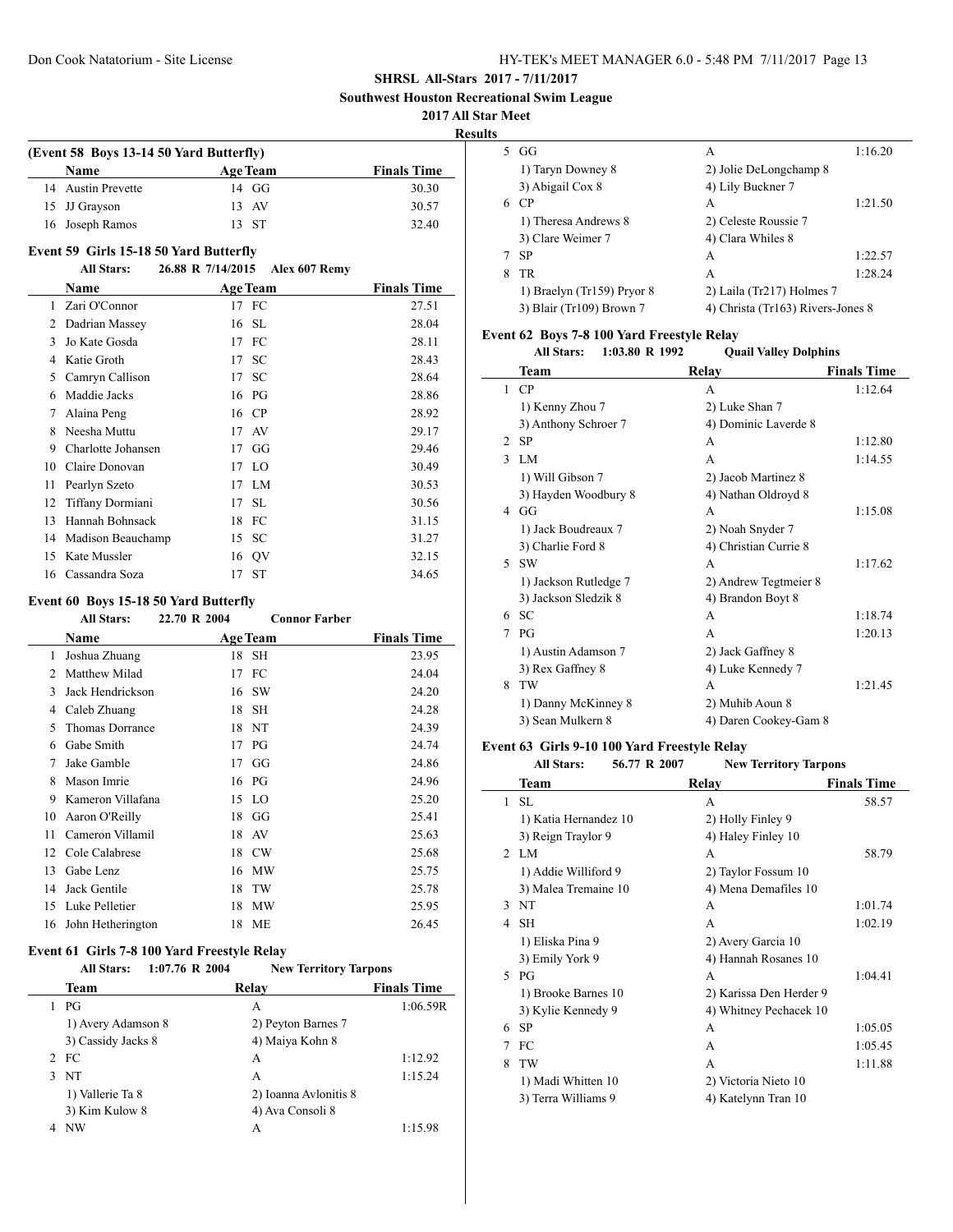**Southwest Houston Recreational Swim League**

# **2017 All Star Meet**

**Results**

 $\overline{a}$ 

|               | 57.09 R 1995<br><b>All Stars:</b> | Providence              |                    |
|---------------|-----------------------------------|-------------------------|--------------------|
|               | Team                              | Relay                   | <b>Finals Time</b> |
| 1             | CW                                | A                       | 59.46              |
|               | $2$ I.M                           | A                       | 1:00.16            |
|               | 1) Cade Doherty 10                | 2) Reece Yarrish 9      |                    |
|               | 3) Thomas Sassen 10               | 4) Evan Keshavarzi 9    |                    |
| $\mathcal{E}$ | GG                                | A                       | 1:00.35            |
|               | 1) Rhett Carroll 10               | 2) Charles Thomas 9     |                    |
|               | 3) Carter Love 10                 | 4) MacGregor Byers 9    |                    |
| 4             | FC                                | A                       | 1:01.47            |
| 5             | <b>SP</b>                         | A                       | 1:01.66            |
| 6             | <b>NT</b>                         | A                       | 1:02.11            |
|               | 1) Andrew Ta 10                   | 2) Victor Bao 9         |                    |
|               | 3) James Fan 9                    | 4) Kyle Chapman 9       |                    |
| 7             | <b>CP</b>                         | A                       | 1:09.40            |
|               | 1) Sebastian Rodriguez 10         | 2) Patrick Wadlington 9 |                    |
|               | 3) Andrew Yu 9                    | 4) Ryan Sterling 9      |                    |
| 8             | <b>SK</b>                         | A                       | 1:12.93            |
|               | 1) Landon Drouet 9                | 2) Alonzo Abara 10      |                    |
|               | 3) Vincent Pham 9                 | 4) Walter Bowling 9     |                    |

# **Event 65 Girls 11-12 100 Yard Freestyle Relay**

L

**All Stars: 51.01 R 2010 New Territory Tarpons**

|              | <b>Team</b>               |       | Relay                 | <b>Finals Time</b> |
|--------------|---------------------------|-------|-----------------------|--------------------|
|              | $1$ PG                    |       | A                     | 53.90              |
|              | 1) Finley Dalton 12       |       | 2) Dalia Kohn 12      |                    |
|              | 3) Ashtin Parmer 12       |       | 4) Audrey Walters 11  |                    |
|              | 28.63                     | 25.27 |                       |                    |
| $\mathbf{2}$ | <b>SC</b>                 |       | A                     | 54.59              |
|              | 28.78                     | 25.81 |                       |                    |
| 3            | LO                        |       | A                     | 54.92              |
|              | 28.23                     | 26.69 |                       |                    |
| 4            | LM.                       |       | A                     | 55.11              |
|              | 1) Niya Holster 11        |       | 2) Sam Doherty 12     |                    |
|              | 3) Olivia Yorkey 11       |       | 4) Cassidee Levine 12 |                    |
|              | 27.41                     | 27.70 |                       |                    |
|              | 5NT                       |       | A                     | 56.69              |
|              | 1) Chloe Le 11            |       | 2) Maggie Lowry 12    |                    |
|              | 3) Ynhu Nguyen 12         |       | 4) Hayley Moffett 11  |                    |
|              | 32.27                     | 24.42 |                       |                    |
| 6            | CW                        |       | A                     | 56.88              |
|              | 28.79                     | 28.09 |                       |                    |
| 7            | AV                        |       | A                     | 58.42              |
|              | 1) Alee Blatner 12        |       | 2) Karen Garcia 12    |                    |
|              | 3) Maddie Sloan Kinane 12 |       | 4) Sidney Nguyen 12   |                    |
|              | 29.46                     | 28.96 |                       |                    |
| 8            | <b>SK</b>                 |       | A                     | 1:09.50            |
|              | 1) Keiko Yesland 12       |       | 2) Mai Nguyen 11      |                    |
|              | 3) Stephanie Cao 12       |       | 4) Sarah Walla 12     |                    |
|              | 36.37                     | 33.13 |                       |                    |

|                | Event 66 Boys 11-12 100 Yard Freestyle Relay<br><b>All Stars:</b> | 50.06 R 1998 | Providence               |                    |
|----------------|-------------------------------------------------------------------|--------------|--------------------------|--------------------|
|                | Team                                                              |              | Relay                    | <b>Finals Time</b> |
| 1              | <b>OV</b>                                                         |              | A                        | 52.43              |
|                | 1) William Mallory 12                                             |              | 2) Ryan Mallory 12       |                    |
|                | 3) Caleb Kelly 12                                                 |              | 4) Dylan Melvin 12       |                    |
|                | 26.77                                                             | 25.66        |                          |                    |
| $\mathfrak{D}$ | <b>NT</b>                                                         |              | $\mathsf{A}$             | 53.09              |
|                | 1) Eric Chen 12                                                   |              | 2) George Fan 11         |                    |
|                | 3) Weston Hawryluk 12                                             |              | 4) Caleb Koscinski 12    |                    |
|                | 26.45                                                             | 26.64        |                          |                    |
| 3              | <b>SL</b>                                                         |              | A                        | 54.42              |
|                | 1) Sam Ang 11                                                     |              | 2) Sean Massey 11        |                    |
|                | 3) Clark Baird 12                                                 |              | 4) Diego Lopez 12        |                    |
|                | 28.06                                                             | 26.36        |                          |                    |
| 4              | <b>CW</b>                                                         |              | A                        | 55.38              |
|                | 28.28                                                             | 27.10        |                          |                    |
| 5              | CP                                                                |              | A                        | 56.56              |
|                | 1) Adrian Chila 11                                                |              | 2) Brendan Ramkissoon 11 |                    |
|                | 3) Philip Miller 12                                               |              | 4) Hunter Miller 12      |                    |
|                | 29.88                                                             | 26.68        |                          |                    |
| 6              | FG                                                                |              | A                        | 58.20              |
|                | 29.69                                                             | 28.51        |                          |                    |
| 7              | <b>MW</b>                                                         |              | A                        | 1:00.02            |
|                | 29.74                                                             | 30.28        |                          |                    |
| 8              | GL                                                                |              | A                        | 1:05.11            |
|                | 33.00                                                             | 32.11        |                          |                    |

### **Event 67 Girls 13-14 100 Yard Freestyle Relay**

| <b>All Stars:</b> | 48.55 R 7/15/2014 | <b>Greatwood Geysers</b> |
|-------------------|-------------------|--------------------------|
|-------------------|-------------------|--------------------------|

|   | Team                 |       | Relay                 | <b>Finals Time</b> |
|---|----------------------|-------|-----------------------|--------------------|
| 1 | FC                   |       | A                     | 49.56              |
|   | 25.37                | 24.19 |                       |                    |
|   | $2$ PG               |       | A                     | 49.86              |
|   | 1) Killian Gibson 14 |       | 2) Summer Hall 14     |                    |
|   | 3) Elise Macha 14    |       | 4) Meagan Walters 13  |                    |
|   | 25.37                | 24.49 |                       |                    |
|   | $3$ SL               |       | A                     | 50.82              |
|   | 1) Haley Meeks 14    |       | 2) Skylar Bergen 13   |                    |
|   | 3) Sydney Dang 14    |       | 4) Marta Moore 14     |                    |
|   | 26.08                | 24.74 |                       |                    |
|   | $4$ GG               |       | A                     | 51.51              |
|   | 1) Elyssa Giries 14  |       | 2) Kate Culpepper 13  |                    |
|   | 3) Brooke Byers 13   |       | 4) Mackenzie Rock 14  |                    |
|   | 26.20                | 25.31 |                       |                    |
| 5 | LO                   |       | A                     | 52.45              |
|   | 26.55                | 25.90 |                       |                    |
| 6 | LM                   |       | A                     | 54.43              |
|   | 1) Emma Marvin 13    |       | 2) Molly Ashcraft 14  |                    |
|   | 3) Jillian Porter 13 |       | 4) Jori Aventurado 14 |                    |
|   | 27.84                | 26.59 |                       |                    |
| 7 | <b>SH</b>            |       | A                     | 55.45              |
|   | 1) Emily Clark 13    |       | 2) Rebecca Rock 13    |                    |
|   | 3) Jackie Todd 14    |       | 4) Hannah Moore 13    |                    |
|   | 28.29                | 27.16 |                       |                    |